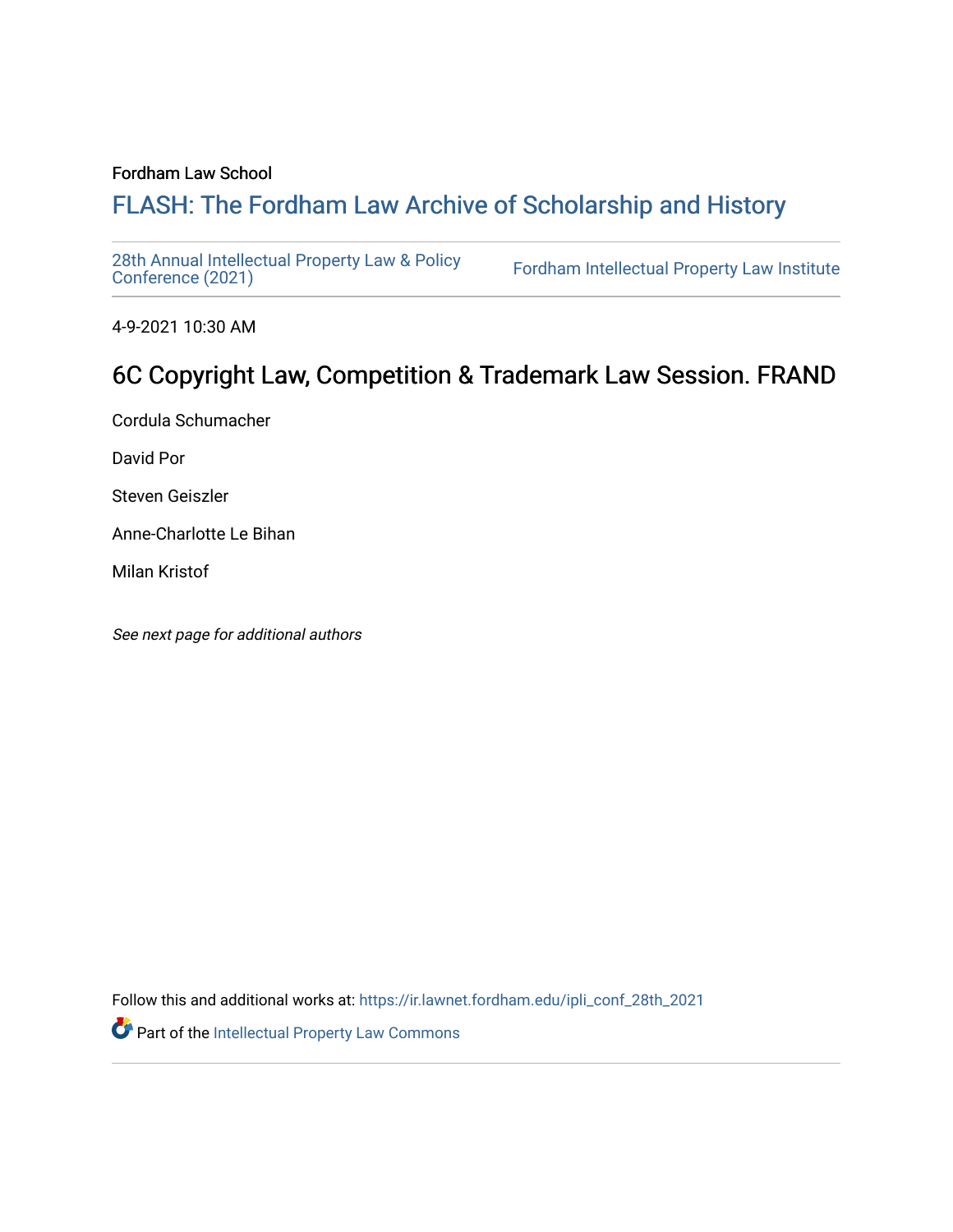## Authors

Cordula Schumacher, David Por, Steven Geiszler, Anne-Charlotte Le Bihan, Milan Kristof, Rian Kalden, Tobias Hahn, and Steve Akerley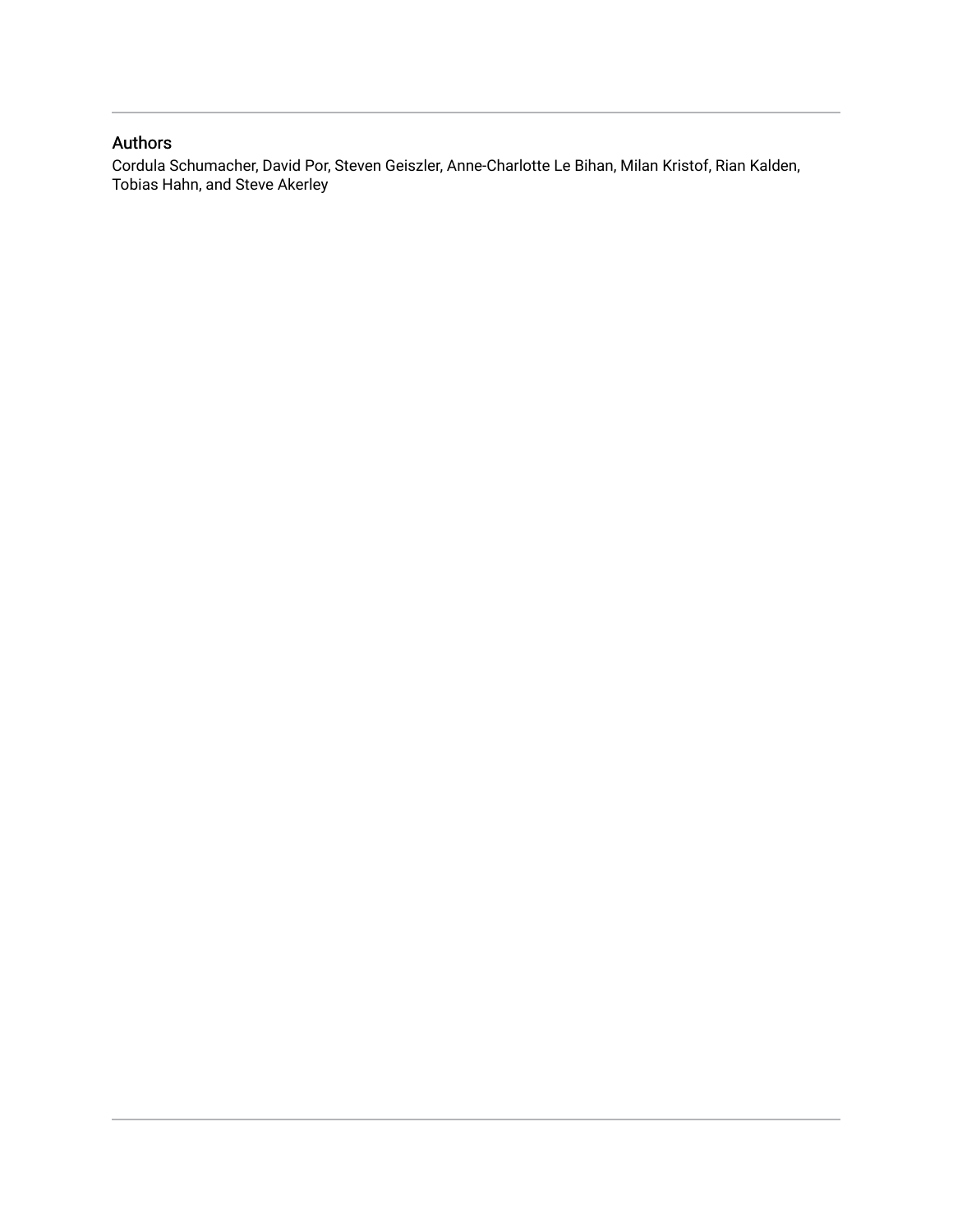## **Emily C. & John E. Hansen Intellectual Property Institute**

## **TWENTY-EIGHTH ANNUAL CONFERENCE INTERNATIONAL INTELLECTUAL PROPERTY LAW & POLICY**

*Friday, April 9, 2021 – 10:30 a.m.*

## **SESSION 6: COPYRIGHT LAW, COMPETITION & TRADEMARK LAW** *6C. FRAND*

*Moderator:* **Cordula Schumacher** *Arnold Ruess, Düsseldorf*

## *Panelists***: David Por** *Allen & Overy, Paris*

## **Steven Geiszler** *Huawei Technologies, USA, Inc., Plano*

## **Anne-Charlotte Le Bihan** *Bird & Bird, Paris*

### **Milan Kristof** *Court of Justice for the European Union, Luxembourg*

**Rian Kalden** *Court of Appeal of the The Hague, The Hague*

> **Tobias Hahn** *Hoyng Rokh Monegier, Düsseldorf*

#### **Steve Akerley**

*InterDigital, Inc., Wilmington* \* \* \*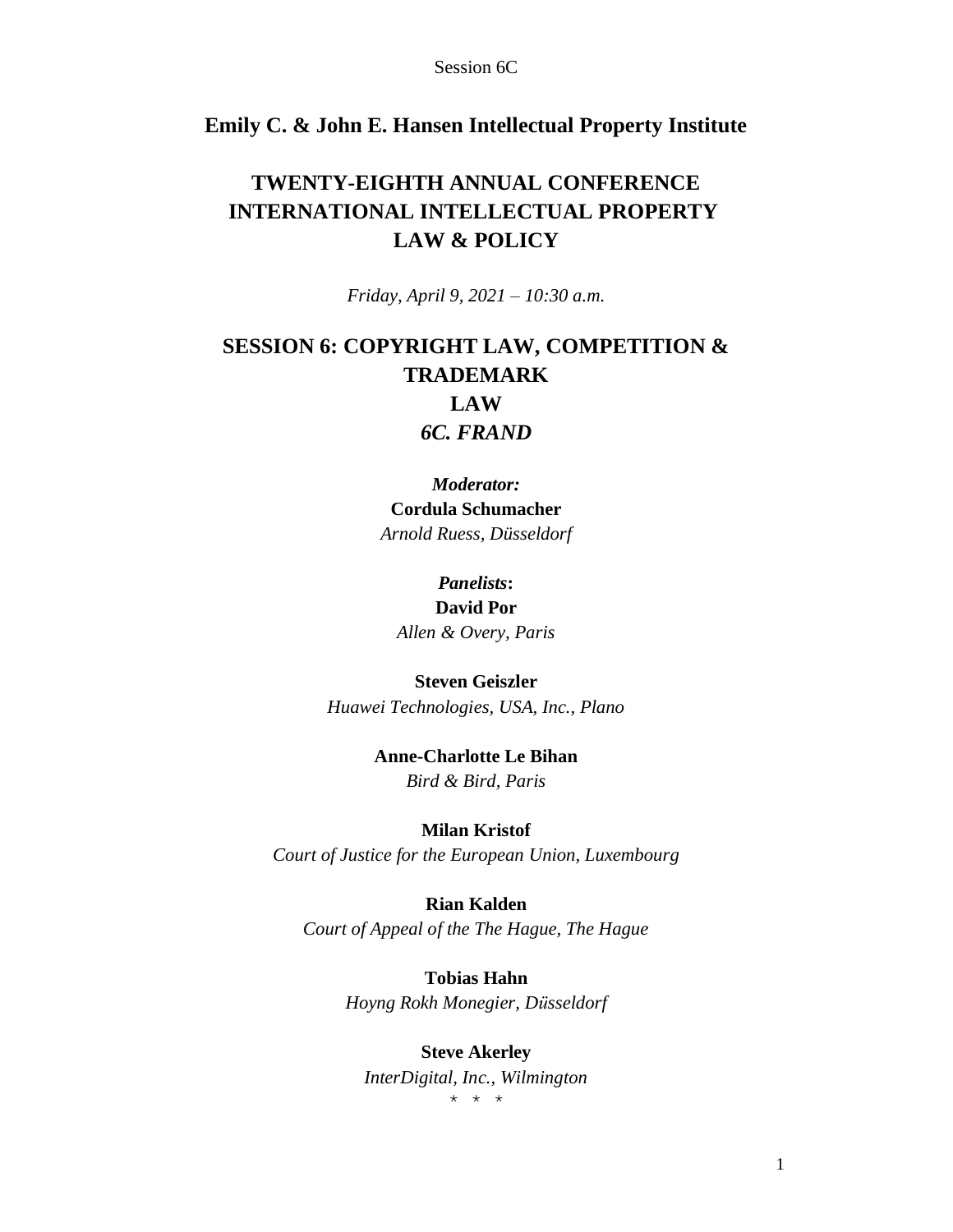CORDULA SCHUMACHER: Welcome everybody to the FRAND<sup>1</sup> session. Personally, I love the FRAND topic. I think it involves so many aspects, patent law, competition law, economics, licensing practices. It's really, truly international or global. Increasingly, we see a lot of jurisdictional and procedural aspects, so there's a lot of things to discuss. Also, we have some key developments. Last year we had some national decisions on the CJEU decision *Huawei-ZTE*,<sup>2</sup> from Germany, from the UK, and others. We had the ongoing  $ASI<sup>3</sup>$  and  $AASI<sup>4</sup>$  battles, and we had a new referral from the Düsseldorf Court to the CJEU in the "connected cars" dispute.<sup>5</sup>

I think there are a lot of topics to discuss and to address, and we have an extraordinary panel here for our discussion. We do not have specific presentations but we will just address the various topics and have an open discussion. I'll invite everybody from the audience to put forward their questions and join us in the discussion. For our panel, I would ask each of my panelists to briefly do their own introduction because I tend to speak too much anyway, reducing my speaking time. Maybe, Anne-Charlotte, over to you.

ANNE-CHARLOTTE LE BIHAN: Thank you, Cordula. The first thing you need to know about me is that it's my very first Fordham attendance so please apologies for not knowing exactly how this all works out. There's one thing that I got over the past two days, one of the many but I understood that we're meant to call each other by our first names. My first name is Anne-Charlotte. Hopefully, after one or two Fordham's attendances, you will end up calling me AC, which does sound like air conditioning but it's much shorter than Anne-Charlotte.

Apart from this, I'm a patent litigator. I've had the joy to practice patent litigation for about 20 years, even though after attending the copyright session, it also sounded fun [chuckles] and sometimes much more fun than patent litigation. I'm a partner at Bird & Bird. I am based in the Paris office, and I very much look forward to our exchange today. It's a great honor to be a part of that panel.

CORDULA SCHUMACHER: Perfect. David.

DAVID POR: My name is David Por. Paris-based partner at Allen & Overy doing patent litigation.

CORDULA SCHUMACHER: Perfect.

DAVID POR: Nice to be here.

CORDULA SCHUMACHER: Milan?

MILAN KRISTOF: Hi, so I'm happy to be here at Fordham, even though I'm not physically there, unfortunately this time, but anyway, happy that we can try to have some normality and have this great conference. I have worked at the European Court of Justice since 2006. Before that, I worked in the European Commission in DG Comp and in Willkie Farr LLP. Looking forward to this.

CORDULA SCHUMACHER: Rian, over to you.

<sup>&</sup>lt;sup>1</sup> Fair, reasonable, and non-discriminatory.

<sup>2</sup> Case C-170/13, Huawei Tech. Co. v. ZTE Corp., 2015 EUR-Lex CELEX LEXIS 62013CJ0170 (July 16, 2015).

<sup>&</sup>lt;sup>3</sup> Anti-suit injunction.

<sup>4</sup> Anti-anti suit injunction.

<sup>5</sup> *See* LG Düsseldorf, Nov. 26, 2020, 4c O 17/19, openjur (Ger.)

https://openjur.de/u/2308405.html.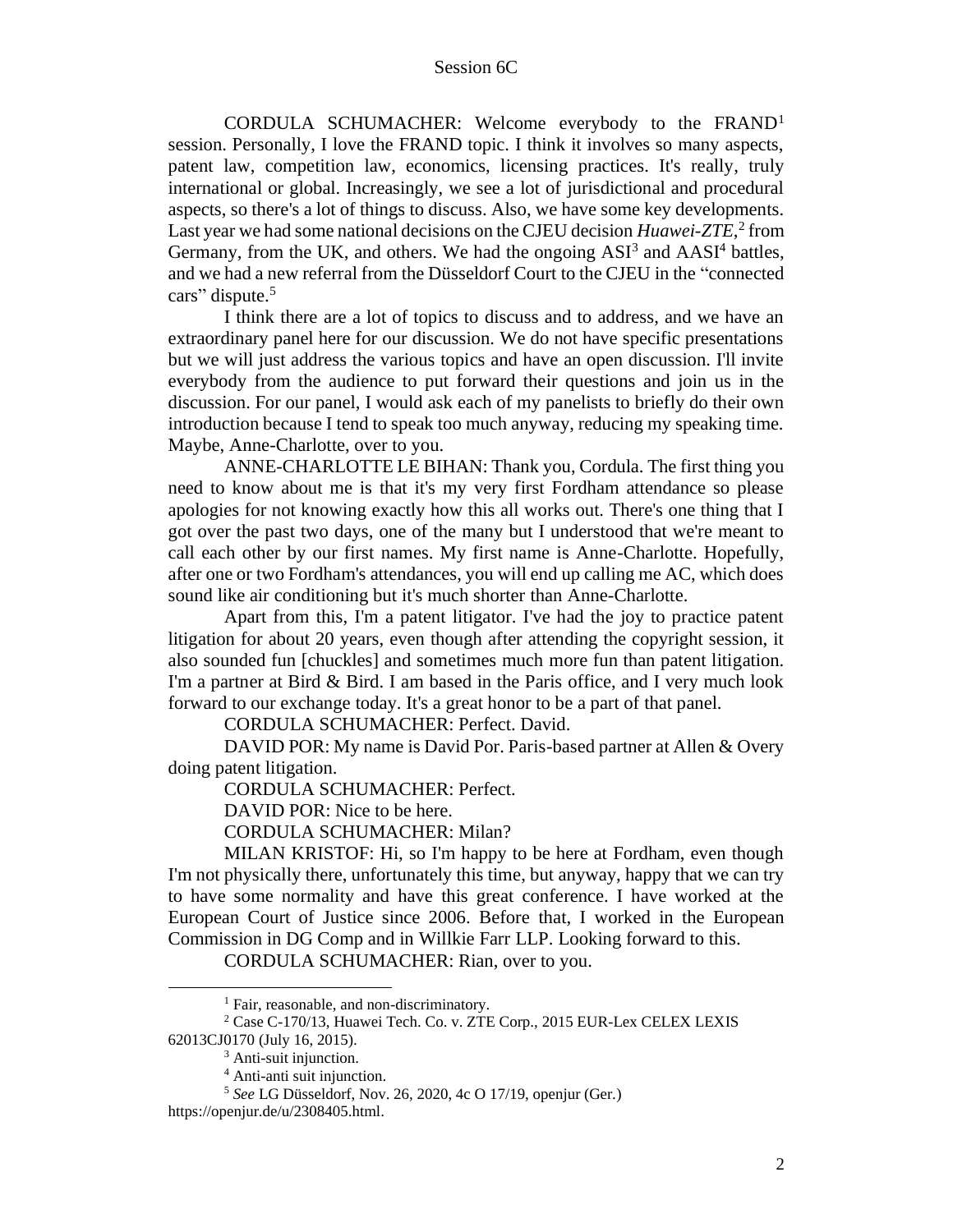RIAN KALDEN: Thank you so much here, Cordula. My name is Rian Kalden and I am a judge at the Court of Appeal in the Hague. I deal with patent cases and other IP cases mainly. I have been involved in, well, one of, or maybe the only FRAND case that actually got to a decision on the FRAND issue, last year. I'm happy to be on this panel. Thank you.

CORDULA SCHUMACHER: Steven?

STEVE AKERLEY: Thanks, Cordula. I'm Steve Akerley. I'm with InterDigital but have only been with InterDigital for about nine months now. I come from 28 years in private practice at a variety of firms where I handled patent cases, almost exclusively litigating and trying those cases in district courts in the ITC. Last year I decided to give up chasing clients to take a job where I can be at the cutting edge of some of these issues that we're going to be talking about today. Judging by the number of references to cases that we have going on in earlier panels, I think I succeeded in that goal. Great to be here. Anne-Charlotte, it is my first Fordham conference as well so you're not alone.

CORDULA SCHUMACHER: Perfect. Steven? I will have to make sure I pronounce that correctly. Steve and Steven.

STEVEN GEISZLER: My name is Steven Geiszler. I work for Huawei. I live in Dallas, Texas so a lot of my work is in the Eastern District of Texas and also nowadays in the Western District of Texas, both of which are quite popular. Similar to Steve, I also practiced for many years in law firms as a patent litigator. I practiced for 15 years in firms. Also dreaded client developments so I certainly understand Steve's point. Even as a client, I'm not a big fan of client development but anyway, joking aside. I've been with Huawei for about four and a half years here in Dallas. Technically in Plano, but that's just a suburb of Dallas, Texas. Happy to be here.

CORDULA SCHUMACHER: Thank you, Steven. Tobias from across the street here.

TOBIAS HAHN: I'll keep it short. I'm a patent litigator and partner at Hoyng Rokh Monegier and have been involved in FRAND disputes for the last 15 years since they've really shot up in Germany. I feel honored to be on this really distinguished panel. I'm looking forward to our discussion bearing in mind the three discussions we've already had in preparation of this session.

CORDULA SCHUMACHER: Great. I just want to mention Kamil Kiljanski from the European Commission, unfortunately, can't make it. He has an urgent last-minute matter to get vaccinations up to speed here in Europe. Because he promised to get us all vaccinated very quickly, I think he has a good excuse. We will try to make up for that. Let's get started. I would like to start with the jurisdictional topics. I think that has two angles.

Maybe the first question is, the place of jurisdiction for a FRAND case. Assessing FRAND and assessing infringement, and things like that. Let's say the substantial FRAND matters and the anti-suit injunction that we're seeing now. You maneuver to avoid unfavorable forums, maybe also a consequence of the discussion we're having about the right forum on the material FRAND question. I would like to start with a question to you, Rian. What is your view on this current race to the best forum and the fight about the best jurisdiction? What do you think about the current state of play here?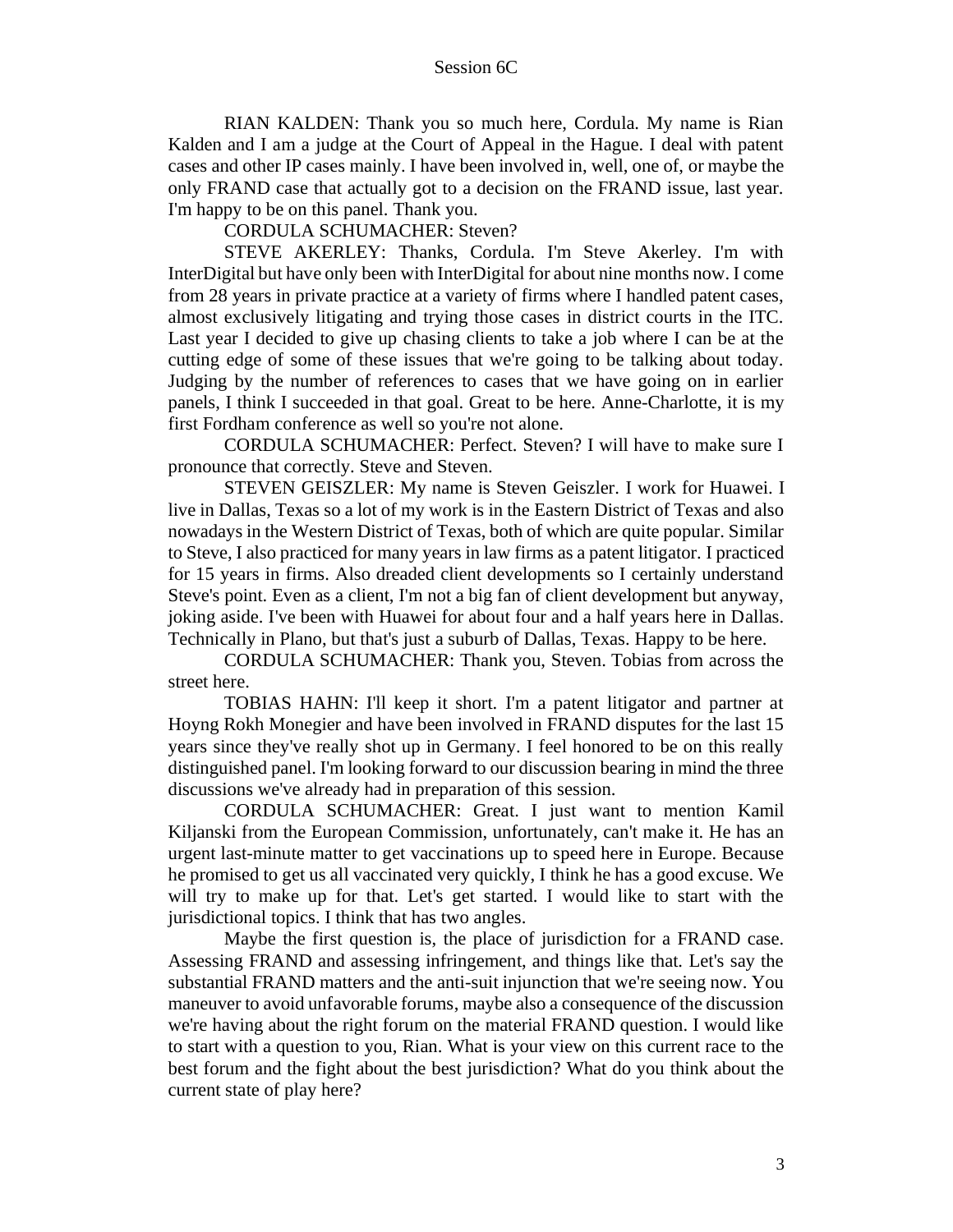RIAN KALDEN: I think Kate yesterday had some very sensible and correct observations on this. That is, that it's a very unfortunate and damaging situation at the same time both for parties involved and maybe even on a political level. I think we're now at the stage where nobody really wants to be. The only reason why this is all getting out of hand is there is a lack of international forum to deal with these cases, and then, of course, the national courts have to deal with it because somebody has to do it. Very often, it's said that the UK with the *Unwired Planet v. Huawei*  decision<sup>6</sup> caused this whole situation with the anti-suit injunctions.

I don't think that's entirely correct at all. It may have caused it, but it's not guilty so to say, of this decision because a lot of these cases start off with a patent infringement dispute, and then of course, the competent national court has to deal with that. That court also is entitled, and often has to, deal with the defense to such a claim. I think they were justified in doing that, and I think also the court, especially the first instance court, made it quite clear that that decision only had effect in the UK. Of course, as a practical consequence, if the condition is you have to enter into this global agreement, the ultimate effect might be that it has a global effect but that cannot alter the situation, that the court has to deal with the defense as such.

The problem is that the claim is nationally based, and the basis of the defense has an international basis because with the business practice of these licenses being on a global or regional level. Also, if you look at the decision by the UK, they'd actually foreseen the consequences they said that the result, could be risk of forum-shopping, conflicting judgments and anti-suit injunctions, but also pointed to the fact that the standard-setting organizations have failed to actually have an international forum in dealing with these cases. You can't really blame the Brits I think.

Now, the level of the race to the court, I think, has also been fed by a lot of distrust among both courts and parties alike, towards the courts at the other side of the globe. The U.S. doesn't trust the Europeans, the Europeans don't trust the Chinese, the Chinese do not trust anything from the West, so there you go. You actually have a lot of protectionism and politics and that's the situation where we are. I think the only possible solution as has been mentioned before, is that there will be one forum to deal with it, either an international court or arbitration. Each has a lot of problems, but there should be a one-stop-shop.

Because there's also been a suggestion earlier today that a court should only determine licenses on a national level, but I don't think that's a practical solution because, of course, that would require the patentee to have that litigation in each and every country, which is time consuming, and very costly, and also not business practice. The Court of Justice referred to business practice as being the guideline for this so that's not a feasible solution, I think. Those will be my first views.

CORDULA SCHUMACHER: Yes, good suggestion with the standardsetting organizations, but as long as we don't have that, I guess we have to continue with country-by-country litigation. David, what are your views on that? Do you think one can prohibit the patentee from going country by country? Should there be

<sup>6</sup> Unwired Planet Int'l v. Huawei Tech. Co. [2017] EWHC 711 (Pat) (Eng.).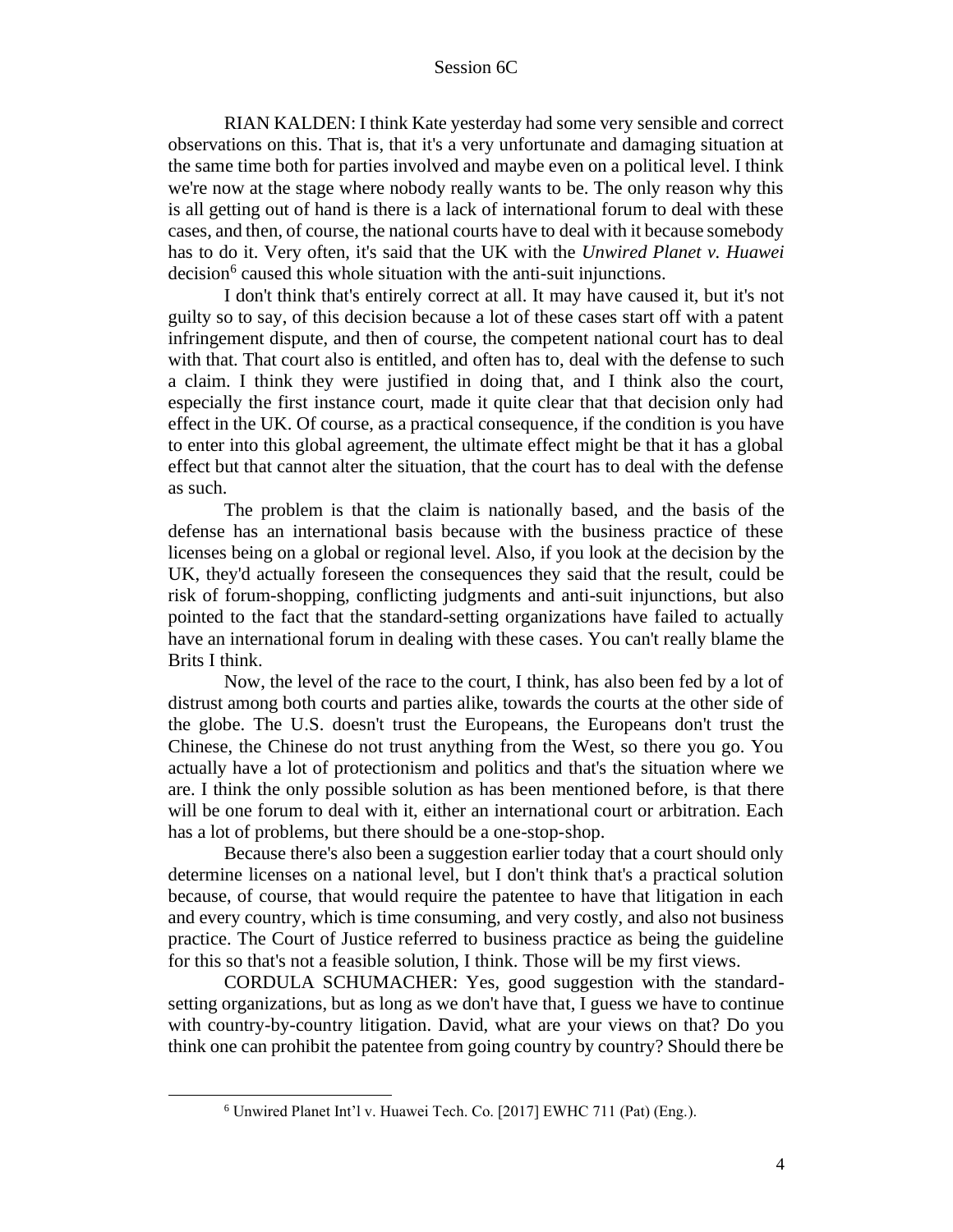one forum from a FRAND perspective, or isn't the starting point the infringement, so in the end, we have to stay with the national courts there?

DAVID POR: It's a really interesting question. I think probably where we currently are is the result of everybody rightly saying that it's impractical and timeconsuming, and terribly expensive and only good for the lawyers if you force people to litigate the same issue in X number of jurisdictions and fair enough. Given that, and I would add one thing to what Rian said about there not being a single international forum, which is that I'm not sure there is a single internationally accepted substantive law on FRAND either. Actually, if you consider FRAND to be a competition law issue, rather than a contractual issue, there won't be any single internationally accepted standard, because there's no reason why there should be.

You end up with different jurisdictions, arguably different substantive laws. Of course, parties are going to do what parties do. They're going to forum shop, That's a perfectly understandable, legitimate and inevitable consequence of a situation where you can expect to get different results, be it in terms of actual outcome in terms of speed, in terms of willingness of courts to engage with certain aspects of the issue. Of course, both the patentee and the implementer are going to try to play out the system as best as they can, because that's the rational thing to do for them.

CORDULA SCHUMACHER: Is arbitration a solution for that? Can we force the parties into arbitration? I would be interested to hear the thoughts of our in-house people, of Steven and Steve, on that. What they think of the various forums and whether it would make your life easier if there were an obligation for arbitration to settle on one neutral forum.

STEVE AKERLEY: Yes, the simple answer, from my perspective is yes to that last point, which is, it certainly would make our lives easier and it's something that InterDigital embraces, quite publicly in fact, a willingness to engage in independent arbitration. When I think about the idea of having some formal tribunals set up, if you could even do that, and already Rian and David had hinted at some of the real difficulties in doing that, but if it is truly an independent panel that is balanced, it starts to sound to me, a lot like private arbitration. I would wonder, ultimately, if an idea like that went forward, what the implementer community's position would be on that. Because there certainly is a hesitation that we see toward willingly moving toward private arbitration.

STEVEN GEISZLER: My position is a little bit different, and maybe a lot of that's driven by my client being both a large patent holder and a large implementer so sitting on or straddling the fence, being on both sides of it. Arbitration can be a mixed bag. I'm not saying that federal court litigation in any country is perfect, but there's good and bad with both court litigation and arbitration. I think many companies have concerns. Again, I think most people would agree that the devil's in the details. How do you compose it? What kind of substantive law is going to govern?

I had pointed out, for those of you who joined this room a little bit earlier and the copyright presentation was going on, one of the presenters was talking about the compulsory licensing right in Canada for music, being just set to a rate that is one-tenth the rate set in the United States. You're talking about two countries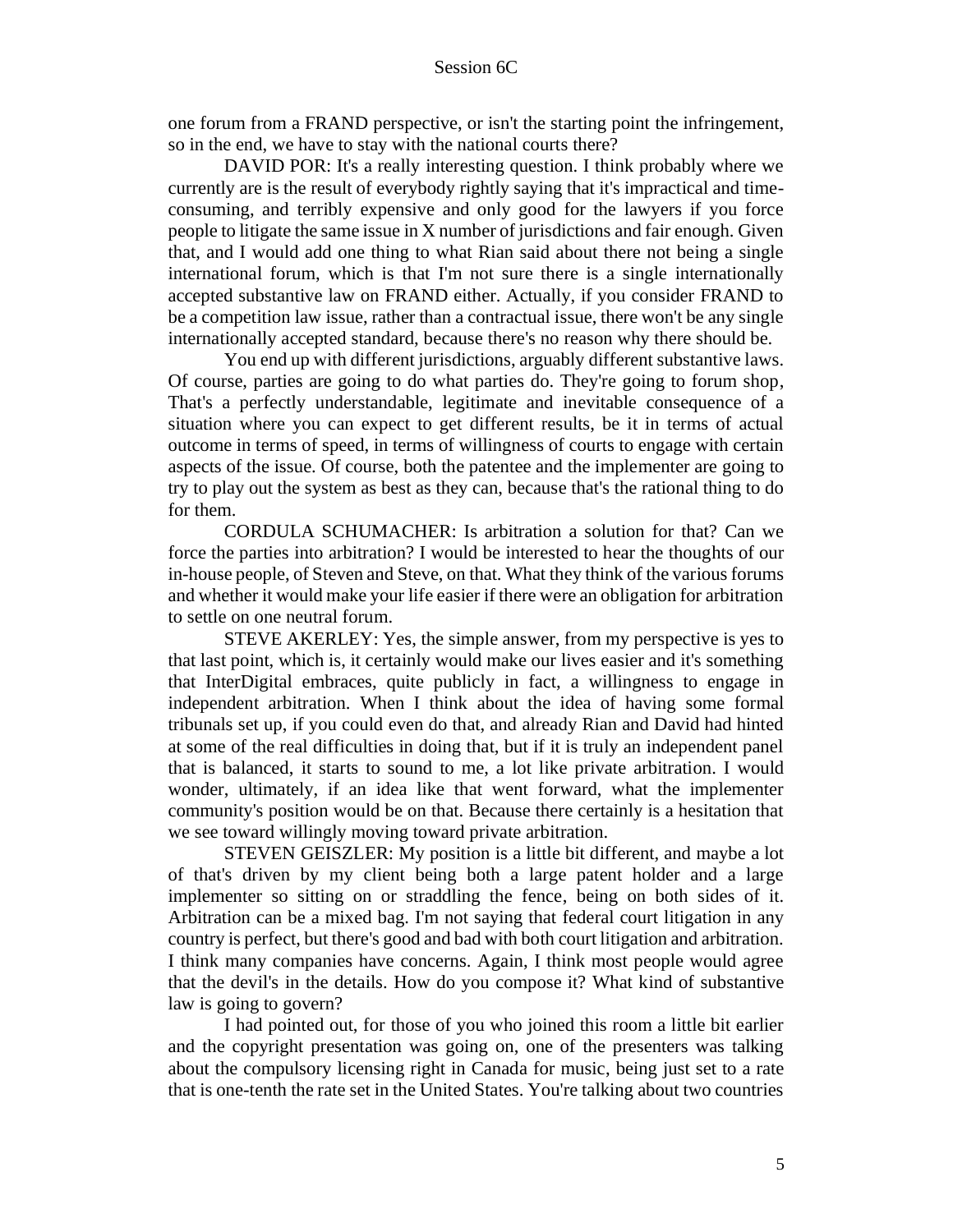that are very similar, no matter what people may or may not think, just across the border from each other, very similar values, and yet setting a rate for copyright onetenth that set by the United States. So much of this is just driven by the valuations and the economics and legal history of one nation versus another. That's why ultimately what we're talking about — it's not just a global race to the courthouse, what we're now seeing is a winner-take-all global race to the courthouse.

If you win by getting the jurisdiction that you want, that's aligned with your economics and your view of patents, then you've got it made not only for that jurisdiction, not only for that country or that region but for the whole global rate. While arbitration might be some improvement on that, again, we need to see the details, we need to see whether this is going to address the very different treatment that different nations or regions have for patents and reflect that type of reality, rather than just running up the rates or vice versa, dropping down the rates artificially too much, and that's the concern.

CORDULA SCHUMACHER: Isn't this forum-shopping and you win in one country or in one key country and the winner-takes-it-all and you have a settlement on that basis, isn't that also something that happens in normal patent litigation? If you have the global disputes, not related to standard-essential patents, nobody would litigate in every country, but you take key jurisdictions and eventually they have a settlement that settles the matter globally, also in countries where there hadn't been litigation. It doesn't seem to me that that's so far away.

STEVEN GEISZLER: I think that's fair. I know a lot of people say, "Well, Steven, what you're advocating is 100 patent lawsuits in 100 different nations between two countries." I don't think that's fair. If you're talking about TVs, or cell phones or automobiles, once you start addressing what a proper rate is in the United States and Germany and/or the UK, if that ends up being separate determination in China, we can throw in Brazil, within four or five cases you're really going to know what the various rates are that apply. As you said, once you start having a winner or loser in just the first or second cases, that may snowball and just drive to an ultimate determination. Ultimately, the point is, shouldn't German courts be setting German rates on German patents and likewise, American courts be determining what a proper rate is on an American patent?

Again, I don't think it requires 100 lawsuits in 100 nations. I think it's a handful and I think you've seen that many, many times. To address your point, I've also seen where you have had multi-jurisdiction cases. The first case, when it went through trial, there was a determination, and it did not end the dispute because that first case was in either a jurisdiction or the wealth in issue in terms of the number of patents, the number of sales was not large enough. It was not such a large representation of the overall pie to be dispositive or even truly indicative of what the overall global rate and amount should be.

CORDULA SCHUMACHER: For standard-essential patents, it is forcing someone to give a license. Can I force a patentee to give a license for one country if the licensee is not prepared to pay for infringement in another country? Tobias, I think you wanted to comment on the global portfolio license.

TOBIAS HAHN: Yes, I wanted to pick up the earlier question of you whether you force the parties to arbitration or some sort of other third-party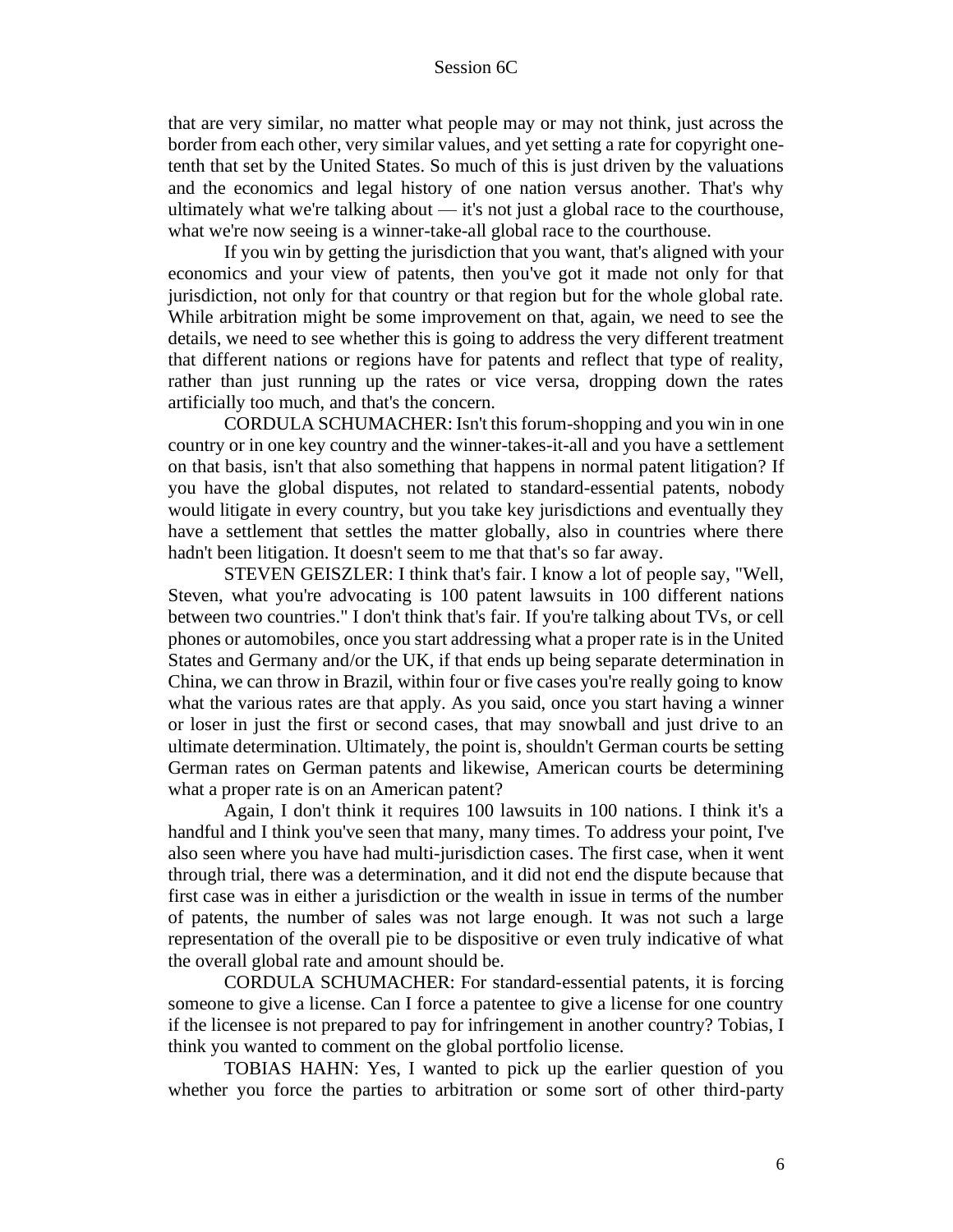FRAND determination. I think we can combine the two. With all the different interests involved, what I hope we can all agree on is that a global license in the field of technology we're talking about seems to be standard industry practice. The question is, of course, who determines that and who determines what's FRAND or what's not FRAND? I think what you first of all need to differentiate is what proceedings do you have in front of you? One is where you, let's say, merely raise a FRAND defense by saying whatever the other party has offered is not FRAND.

There, you just determine what is not FRAND and differentiate that over proceedings where you actually determine what is FRAND. We are more or less talking about the second issue. Someone has to do it, as Rian has said. I'm aware of all the practical problems involved in trying to combine this into one forum, whatever that may be, be it arbitration, et cetera. David asked whether both laws were actually applicable. I think it's a really important question. I'd like to leave aside the practical issues for a moment and come back to can you force both parties to arbitration? Obviously, parties need to agree to it, so forcing is probably the wrong word.

I think Colin Birss in his *Unwired Planet* decision phrased it to say that a willing licensee, and I think that equally applies to the patentee, must be one willing to take or grant a FRAND license on whatever terms are in fact FRAND. Picking that up, I think you could at least argue to say a party refusing FRAND determination, by whatever forum, let's say arbitration is not acting FRAND and that applies to either the patentee or the defendant. At least the argument arbitration is voluntary, I think, falls short of the issue we're discussing.

CORDULA SCHUMACHER: Anybody wants to comment on that?

STEVE AKERLEY: Cordula, I just wanted to step back a second to *Unwired Planet* and how that arose. I think everybody here, probably at the conference knows this. The setting of the FRAND terms by Justice Birss occurred as a result of a FRAND defense being raised, I believe, by Huawei. Otherwise, there was an injunction that was going to issue post-trial. In countries where injunctions are still available, and I have to say I was fascinated with the discussion earlier today in patent in the other room, by Judge Michel and David Kappos of the U.S. In jurisdictions where an injunction is available, that's a perfectly fine remedy in my view. I'm not aware of any other jurisdiction that has taken up other than the UK, the idea of setting FRAND terms as a result of someone raising a FRAND defense to avoid an injunction.

The context here is very, very important because we're going to get to  $-\text{in}$ later questions, I'm sure – that what's happening now in other courts in terms of declaratory judgment cases and the idea of setting worldwide FRAND rates. The context to me is very, very important.

CORDULA SCHUMACHER: Maybe moving on to the topic of anti-suit injunctions, which are at the moment the key instrument, it seems, to get ahead of the other party, and to determine the right forum. Question to you, Steven, where do you think this all came from? Is it the fight for the right jurisdiction? Is *Unwired Planet* to blame here?

STEVEN GEISZLER: I want to be careful about blaming anyone or any court. Usually not a good career move. I will say, certainly over the past few years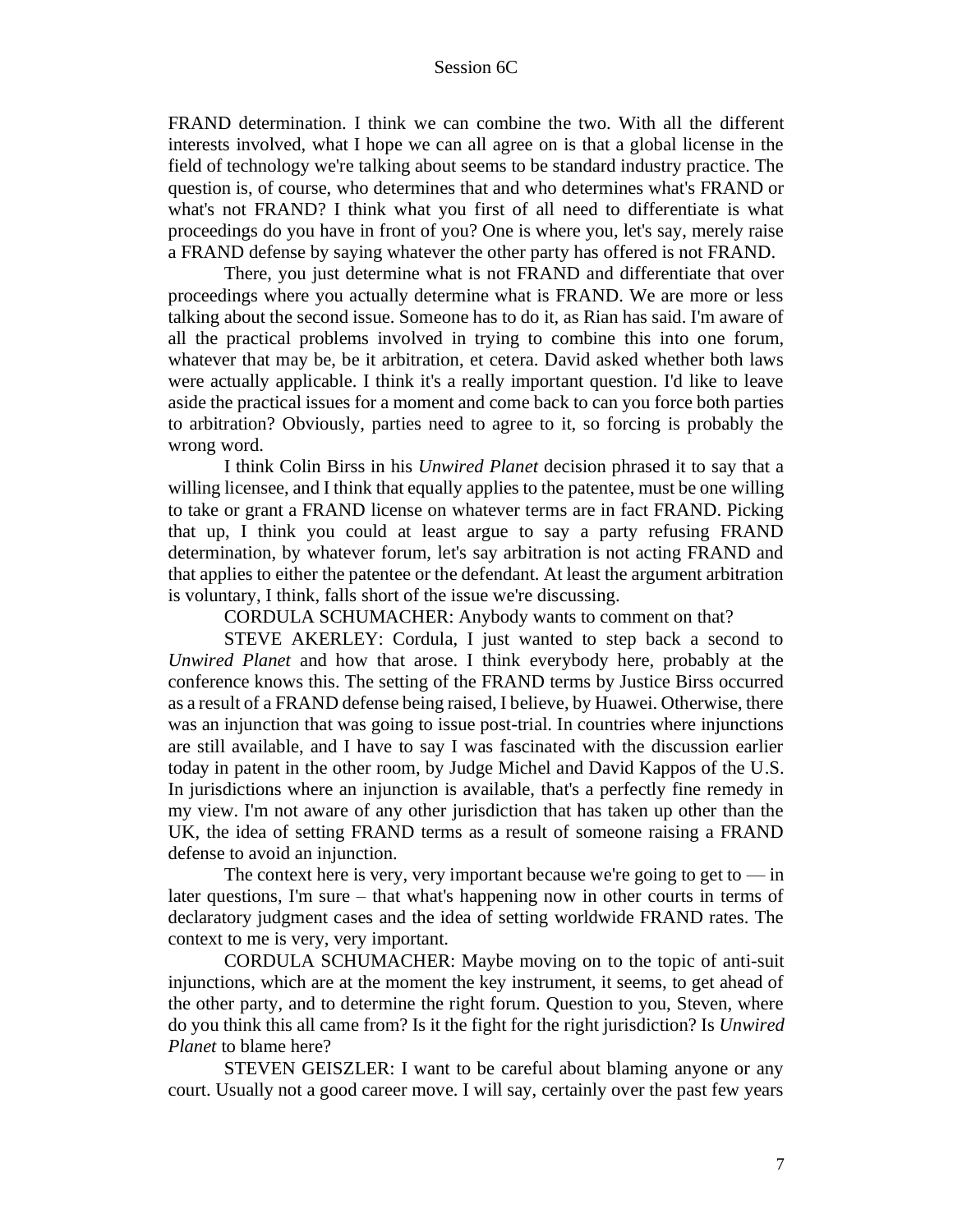with the rulings, and Steve made a good point. If you look at *Unwired Planet* and how it evolved there is a procedural background that many people rightfully point out, that's a fair point. At a higher level of generality, when we are combining global rate setting with injunctions or potential injunctions, that is a very powerful combination. Again, that is where we're now seeing this, what I call the winnertake-all global race to the courthouse.

That is the driver, because a plaintiff wants to be in a court that will set a higher rate for patents, hopefully globally, and have the stick of a potential injunction to really add the leverage to that. Certainly, a defendant, particularly an implementer with a smaller patent portfolio, is going to want a different jurisdiction. As I mentioned, I live in Dallas. I do a lot of work in ED Texas, Eastern District of Texas, as well as Western District of Texas. Those are preferred venues, but the point is, those venues versus another court in the United States, really typically are only going to affect U.S. outcomes. They don't affect global outcomes. That's my concern.

The anti-suit injunctions, I'm not going to say that any particular one was necessarily wrong, that a party was wrong for asking for it, or a court was wrong for granting it. I think most of us would agree, that just the sheer volume of them is a sign that there's something very wrong with our global system on FRAND licensing and litigation. There just should not be this many. Frankly, I think some of the rhetoric that we're seeing in either the orders or perhaps submissions like declarations that are being submitted to courts when deciding the ASIs, that is also not helpful for just the international comity, because we're seeing more and more of declarations or briefs saying, "This first country is confident, has a good economic and legal system, and the second nation doesn't." I don't think that's a good place for us to be in international litigation and licensing.

CORDULA SCHUMACHER: I fully agree with that. Just by the tone, it's escalating. Rian, I think you wanted to comment on that.

RIAN KALDEN: The whole discussion about whether you should get a license just for the country where your infringement suit is pending. I think we should go back to the basis of this. The basis is  $ETSI$ .<sup>7</sup>  $ETSI$  is an obligation to offer a license agreement, which is compliant, it's reasonable and everything but most of all, is in accordance with business practice. Business practice is usually either a region or globally. Now, going back to asserting licenses only for a particular country and then forcing the patentee to start infringement proceedings in at least six countries or so, in order to have global coverage, I think that's not intended by ETSI. I don't think it's a fair proposition for the patentee to force him to do that. That certainly was not, I think, what was anticipated by the standard-setting companies.

Also, with respect to there not being any global substantive  $law - I$  agree that may well be, but that does not prevent the parties so far. There are quite a lot of willing implementers and patentees as well that do enter into agreements. They are able to work it out on a [inaudible] I don't think we should see too many bears on the road in order to get to a proper solution for this.

<sup>7</sup> European Telecommunications Standards Institute.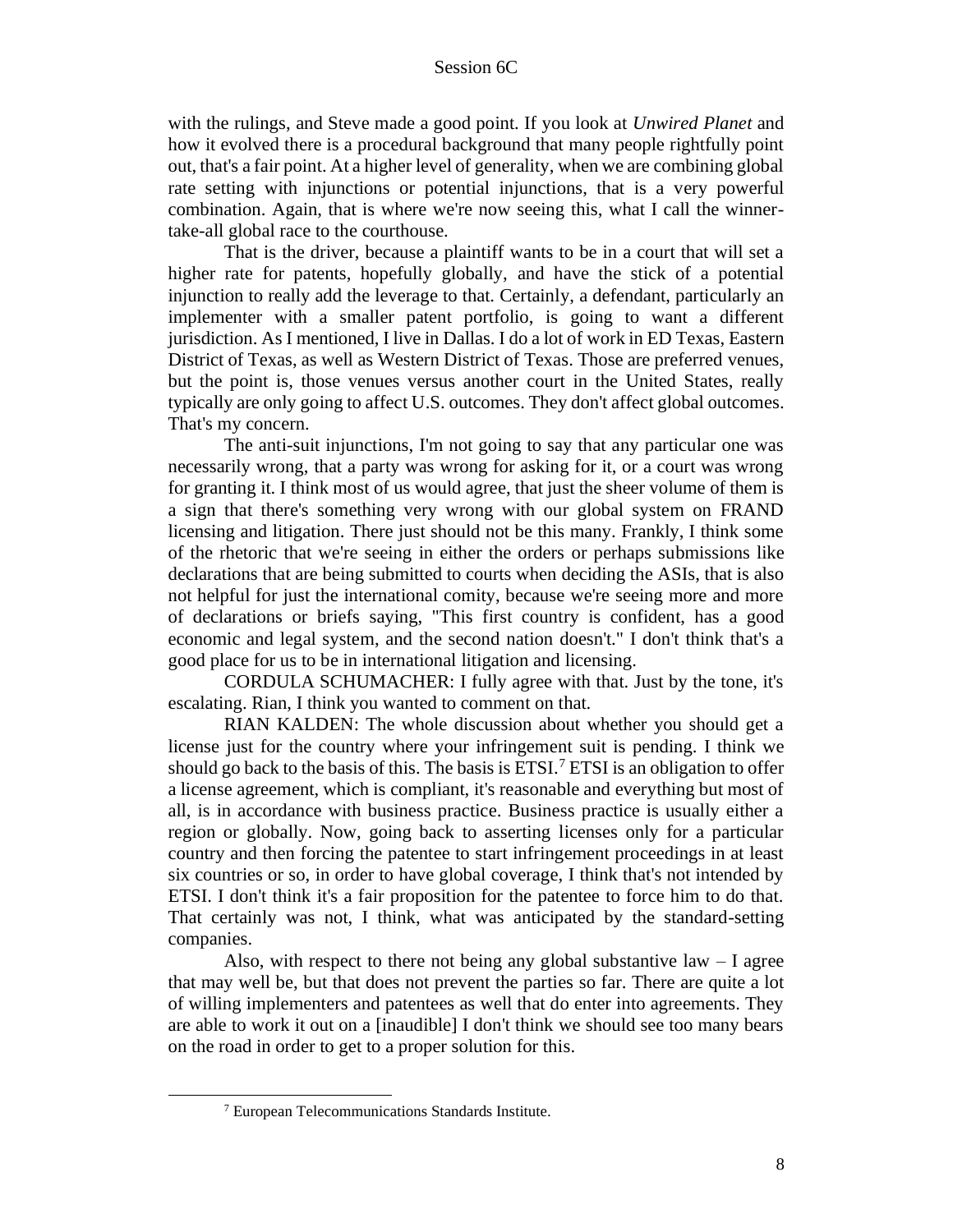CORDULA SCHUMACHER: Certainly, ETSI is at the basis of it, but if you look from one angle, isn't it that on the other hand, it's the competition law and the basic question is, is it an abuse of the dominant position if I enforce my patent rights? A patentee has patent rights and these patent rights are being infringed and can I enforce these patent rights? From the guidelines, we see from *Huawei v. ZTE*  it says, "Yes, you can enforce your patent rights provided the infringer had the possibility of an exit by taking a FRAND license."

If there's the option of a FRAND license, yes, you can enforce your patent rights and make sure that they are being respected.

RIAN KALDEN: Yes, I agree, but also, the Court of Justice, who made this decision, referred to business practice. Again, I don't think anybody had in mind that these licenses should be entered into on a national basis because of these problems. We're going back to the same thing. The problem is that standard-setting organizations have failed to set up one single institute, either arbitration or anything else to deal with this. What we're seeing now with the anti-suit injunctions, is just a consequence of that failure and it's not going to lead anywhere. It's going to lead to a deadlock situation and in the end, something has to happen.

CORDULA SCHUMACHER: I have to say, on the anti-suit injunctions, when I first heard about that I have to admit, I was pretty shocked because if you come from the civil law background, it's a fundamental right that everybody can go to court. Then that court has to decide whether your claims are founded or unfounded, or whether the court has jurisdiction or not. I understand that in the common law countries, it's a different approach. From what I understand anti-suit injunctions in the past have been used for very specific cases, for a later-filed case that had the risk of endangering the first five cases and in this limited scope, it might make sense.

Isn't the anti-suit injunction that the instrument is being taken far beyond what it was? Is it not the responsibility of the courts to take it back to the original sense of where it does make sense because if I'm looking at the recent decision that it has gone to prohibiting the use of patents against anybody anywhere in the world. A very broad scope. I don't know, Anne-Charlotte, you also have had some antisuit injunctions in France, I don't know whether you have the same understanding coming from a civil law background.

ANNE-CHARLOTTE LE BIHAN: Exactly, that's what I was going to say. I'm coming from a civil law background, so the anti-suit concept is obviously very odd to me. The decisions that were rendered in the *Lenovo vs. IPCom*<sup>8</sup> case, perfectly reflect what you just said. The anti-constitutional, anti-EU Conventional and this is exactly what the presiding judge of the Paris Court said, and the Court of Appeal confirmed. Obviously, it ends up nowhere when you have to implement this ASI in France. I understand, in Germany, where you recently had an AAASI.<sup>9</sup>

At the end of the day, I'm not sure how efficient those ASI, AASI, and AAASI come because the patents are not even enforceable. Obviously, this doesn't need to certainly work. There's one point that I wanted to comment earlier about ETSI and I fully echo what was said earlier by Rian is it all comes from ETSI and

<sup>8</sup> Cour d'appel [CA] [regional court of appeal] Paris, Mar. 3, 2020, RG 19/21426.

<sup>&</sup>lt;sup>9</sup> Anti-anti-anti suit injunction.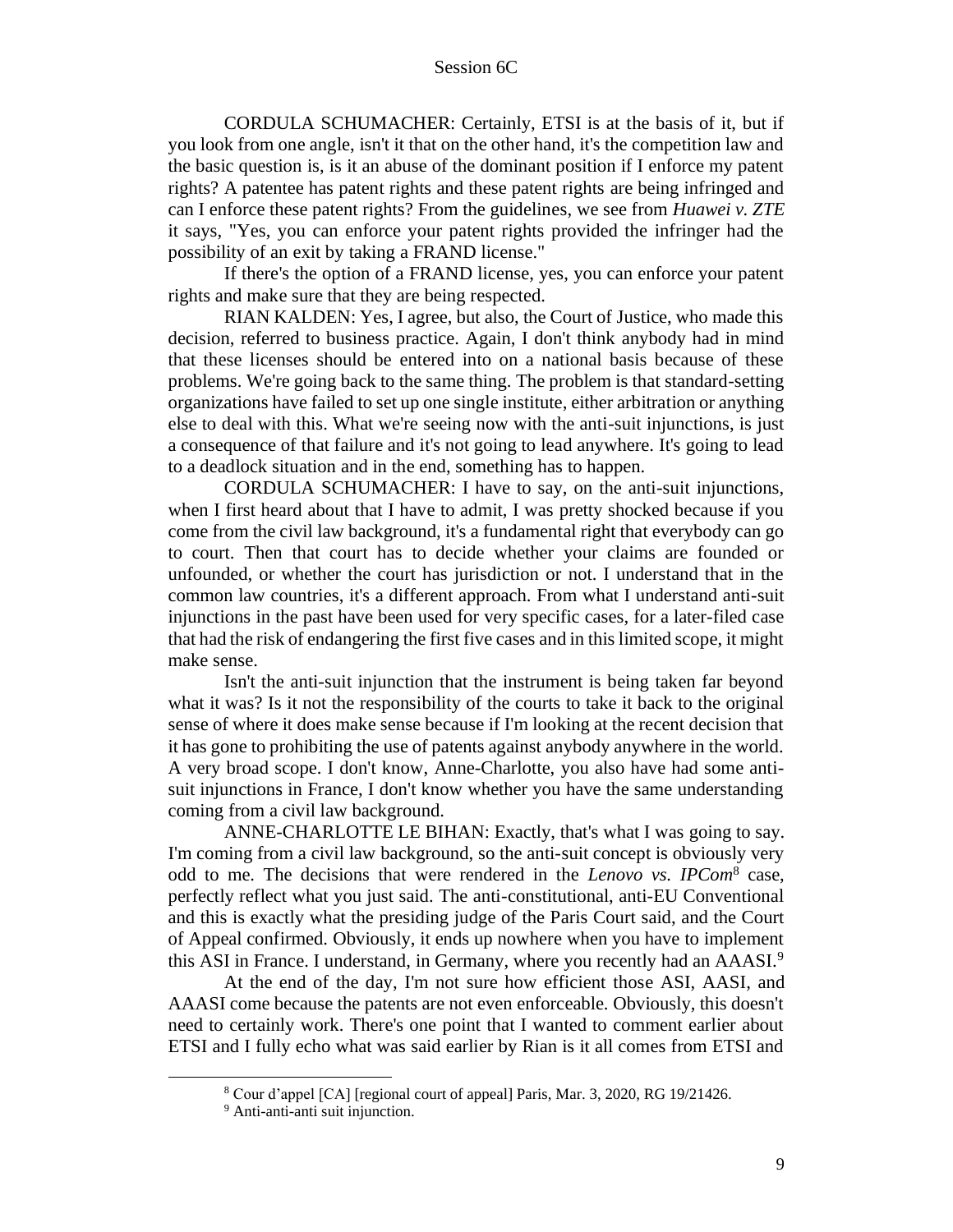its IPR<sup>10</sup> policy. The undertaking that the patent holder has is, believe it or not, but it's contractual. There's this stipulation pour autrui.<sup>11</sup>

This stipulation pour autrui has been qualified by UK judges, US judges, and has been confirmed by a French Court recently.<sup>12</sup> If we come back to the contractual obligation and the fact that FRAND rights has to do something with patent holders obligation, then I don't see why this would not be centralized before a court that would give itself a forum, whether court A, X, Y, or Z should have better jurisdiction than another one is the question, but at the end of the day, the basis of ETSI was definitely, I don't believe it was to split those litigation between 25 countries in the world.

If we go back to that road, of course, there's the competition issue, but before that, there is still this contractual issue, and this was the first question that was asked both before the UK Court and the U.S. Court. This could be a way to centralize all this and whether we should go to arbitration and if ETSI had an IPR policy with an arbitration clause, perhaps we'd not be facing all these issues today, but that's another question of whether ETSI would like to take that route.

CORDULA SCHUMACHER: Maybe wrapping up a bit on the jurisdictional point and moving over to the FRAND and willingness, I wonder whether the approach taken recently by the Munich Court is the solution to the ASI battles, where the Munich Court said that, "Someone applying for an ASI or threatening to apply for an ASI by which the patent holder is being stopped from using his patent rights is, per se, an unwilling behavior and therefore such an implementer loses his rights to a FRAND defense."<sup>13</sup> Steve, what do you think of this approach?

STEVE AKERLEY: Well, I need to be a little careful, but the decision is public and obviously we agree with it––we asked for it. This is what I'll say. I think that that part of the Munich decision<sup>14</sup> is really an extension of the observations made by the court in *Sisvel v. Haier*, <sup>15</sup> which is to just peep behind the curtain a little bit and see what a licensee that claims to be a willing licensee is actually doing. Whether that's taking months to respond, not responding, asking for hundreds of claim charts, the things that were noted in the *Sisvel* case, or filling for an ASI, to me, that's just another extension.

Obviously, the court concluded as it did that it was an indication of unwillingness, but to me, I see that as merely an extension. What I would say about the solution to this problem is found in every AASI. I'm not sure that people steeped in this understand this, but in every instance, where an ASI has been sought or

<sup>13</sup> LG München I, Feb. 25, 2021, 7 O 14276/20, bayern.recht (Ger.) https://www.gesetzebayern.de/Content/Document/Y-300-Z-BECKRS-B-2021-N-3995?hl=true.

<sup>10</sup> Intellectual Property Rights.

<sup>&</sup>lt;sup>11</sup> "For other persons... A contractual provision that benefits a third party and gives the third party a cause of action against the promisor for specific performance." *Stipulation pour autrui*, BLACK'S LAW DICTIONARY (11th ed. 2019).

<sup>12</sup> *See* Tribunal Judiciaire de Paris [TJ] [judicial court of Paris] Paris, Feb. 6, 2020, RG 19/02085.

<sup>14</sup> *Id.*

<sup>15</sup> BGH, Nov. 24, 2020, KZR 35/17, juris (Ger.) https://juris.bundesgerichtshof.de/cgibin/rechtsprechung/document.py?Gericht=bgh&Art=en&Datum=Aktuell&Sort=12288&Seite=4& nr=115021&pos=121&anz=580.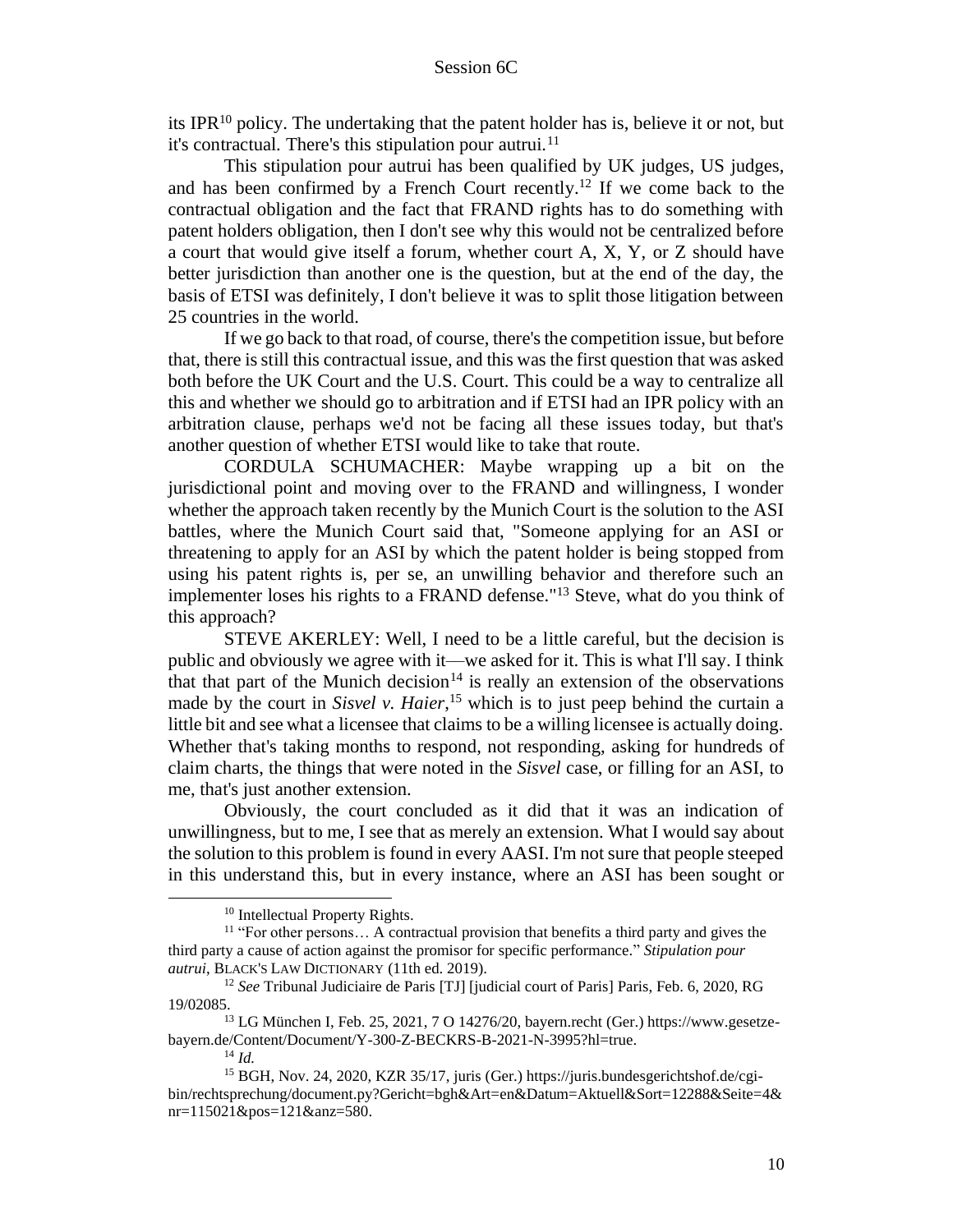issued, an AASI has been granted against that ASI. There's a reason for that. It goes back to the history of ASIs that you were talking about, Cordula, which is that there's just no — it's not a proper application in FRAND patent context of ASIs.

The reliance that companies seeking ASIs, at least in the U.S., companies rely on the *Motorola v. Microsoft*<sup>16</sup> and *Samsung v. Huawei*<sup>17</sup> cases. None of those were actually anti-suit injunctions. They were anti-injunction injunctions. Until the Wuhan court issued the first anti-suit injunction<sup>18</sup> in our case and then followed it with the Samsung case,  $19$  there was no precedent for an ASI that had the scope of telling a patent owner that it could not assert its patent rights in other foreign jurisdictions, on foreign national rights. It just didn't exist.

We'll see what the Federal Circuit does. The *Samsung-Ericsson* AASI from Judge Gilstrap<sup>20</sup> is up on appeal now, and we'll see what happens there. I think the answer is what you've seen from the French court, from the UK court, in both *IPCom* cases that I was indirectly involved in. Whether it's the Indian court in my case, whether it's a German court in my case, the courts around the world have unanimously issued AASIs in response to this.

CORDULA SCHUMACHER: Anyone who disagrees? Tobias.

TOBIAS HAHN: I partly disagree. First of all, let's focus on what I agree with, first.

CORDULA SCHUMACHER: No, let's focus on the disagreements.

TOBIAS HAHN: I'll get to that in a minute. I think, first of all, I think we all agree on two things. First of all, ASI, ASSI, AASIs, if that's a valid legal remedy in the respective jurisdiction, I can get access to that in that respective jurisdiction. Secondly, this ping pong game, of course, doesn't lead anywhere. It's a ping pong game, and we can continue it forever and ever. It's no solution. I think the ASI, AASIs, to solve a conflict, they're completely useless. They do exactly the contrary. It's certainly not a way to deal with these disputes.

Thirdly, however and, Steve, I leave aside the specific facts of the case that the Munich court had to decide upon, I modify the facts slightly. The mere fact that I go through some venue around the globe, and ask that venue, that court, to determine what, let's say, a global FRAND rate is, and trying to protect that by trying to avoid that — for example, an injunction in Germany comes first and, *de facto*, forces one of the parties into a contract prior to a decision of what a FRAND rate actually is, to qualify the seeking of a FRAND determination as unwillingness, I have a problem with that. I just think it's wrong.

<sup>16</sup> Microsoft Corp. v. Motorola, Inc., 696 F.3d 872 (9th Cir. 2012).

<sup>&</sup>lt;sup>17</sup> Huawei Techs., Co, Ltd v. Samsung Elecs. Co, Ltd., 340 F. Supp. 3d 934 (N.D. Cal. 2018).

<sup>&</sup>lt;sup>18</sup> Huatai P&C Co Ltd Shenzhen Branch v. Clipper Chartering SA (Maritime Ct. of Wuhan City, 2017).

<sup>&</sup>lt;sup>19</sup> Samsung Electronics Co., Ltd. v. Telefonaktiebolaget LM Ericsson (Wuhan Intermediate People's Ct. Dec. 25, 2020), translation available at https://www.ratnerprestia.com/wp-content/uploads/2021/01/English-translation-of-Wuhan-

Order.pdf.

<sup>20</sup> Ericsson Inc. v. Samsung Elecs. Co., No. 2:20-CV-00380-JRG, 2021 WL 89980 (E.D. Tex. Jan. 11, 2021).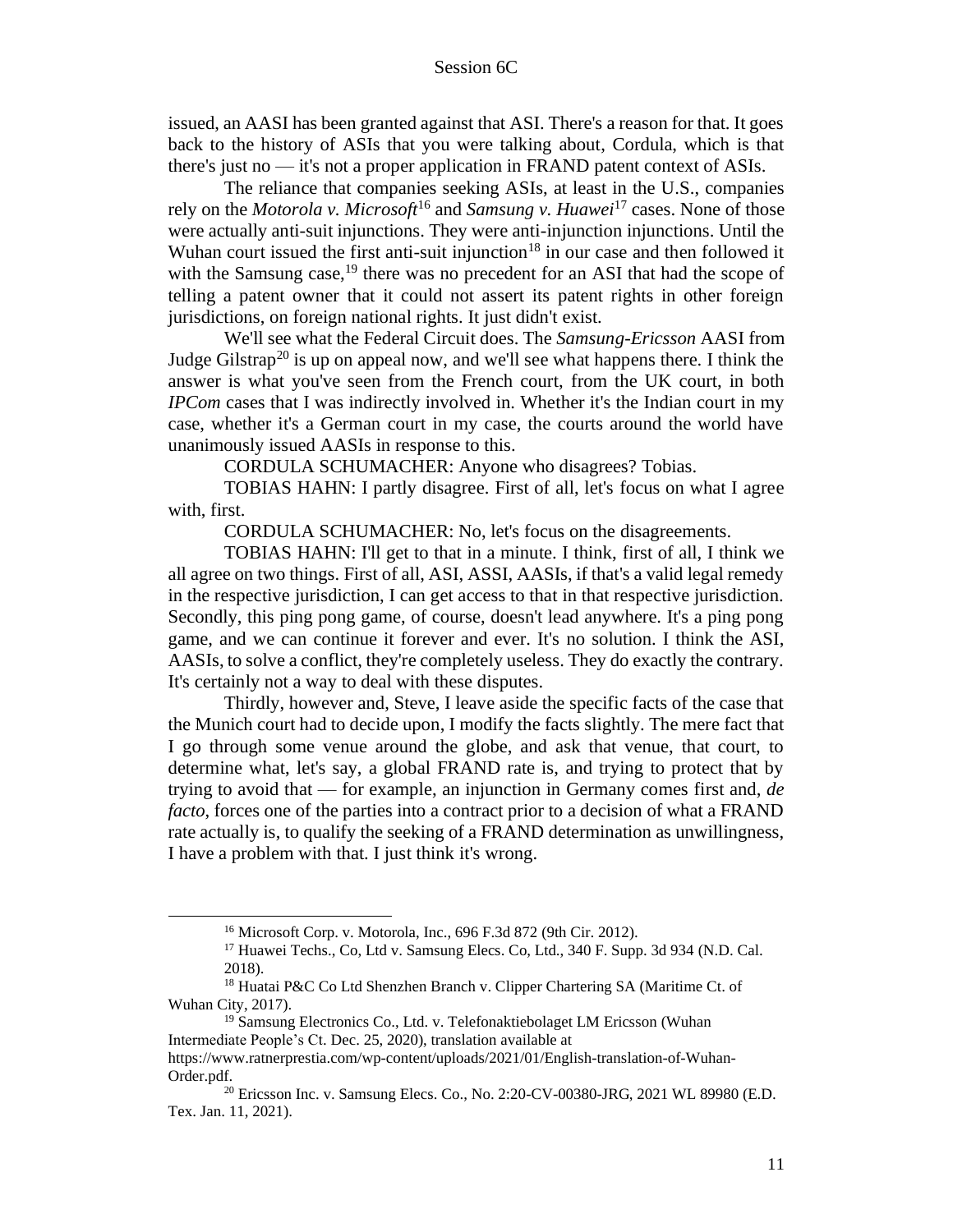I know the facts in the case that InterDigital was involved in were different. There are other aspects to that. I think there are other aspects in the decision and the case. You are much more aware of the facts of the case than what I can take from public sources. There may be other reasons why that specific party was unwilling, but I don't think you can argue that seeking an anti-suit injunction to protect a FRAND determination litigation somewhere per se makes you unwilling — I just don't think you can do that.

CORDULA SCHUMACHER: Would that not run against what Steven said beforehand, that eventually, we have various court decisions in various countries, and they all come to slightly different outcomes regarding FRAND? Then, the parties eventually get tired of litigation and settle, and it's one against three, or two against two. You weigh up the decisions, but if one goes to the court and has the possibility to stop all other litigation, it is really the race to the first court.

Then it is really winner-take-all because, one, whoever is the first one runs to a court and avoids any conflicting decisions and is the one who decides the forum and the one who decides, then, the outcome.

TOBIAS HAHN: Yes. Cordula, I agree with all of what you've said. I think that's an outcome we all don't want, but I think it cuts both ways. Again, I want to move away from the specific facts of the *InterDigital* case,<sup>21</sup> but let's assume you have what I would call a willing licensee who really wants a license. He applies to FRAND determination, let's say, in the US.

CORDULA SCHUMACHER: Yes. Go ahead.

TOBIAS HAHN: To put it more extreme — the other party goes for a  $PI^{22}$ in Germany.

CORDULA SCHUMACHER: Good luck.

TOBIAS HAHN: Let's further construe the facts in that I have a patentee who is the unwilling party that wants to extract the most money possible out of it. The point I want to make is that the mere fact that you're trying to protect a proceeding that you filed and filed with good intent [chuckles] without delaying, without all of that implementers sometimes do, trying to protect that against a patentee shortcutting this, I think you can simply not argue that that makes you unwilling.

CORDULA SCHUMACHER: Let's enter the unwillingness discussion and leaving a bit of the specifics of jurisdictional question and ASIs aside. We lately have seen in the decisions that are more focused on the process, especially in the *Sisvel v. Haier* decision here in Germany. Not so much looking at what is actually FRAND, but the approach rather being we're looking at the behavior of the parties, because if both parties are engaging, chances are that eventually, there will be an agreement. It could of course be either one, but if one party is not engaging, they have no way that, ever, a FRAND agreement will be the result. Because only when both parties are entering into discussion, into positive discussions, you cannot narrow it down what could be FRAND in those circumstances.

FRAND as a process or, alternatively, is it to be seen much strictly like ping pong? You tick the box, you notify, and then you make a FRAND offer. Unless you

<sup>21</sup> *See supra* note 13.

<sup>22</sup> Preliminary injunction.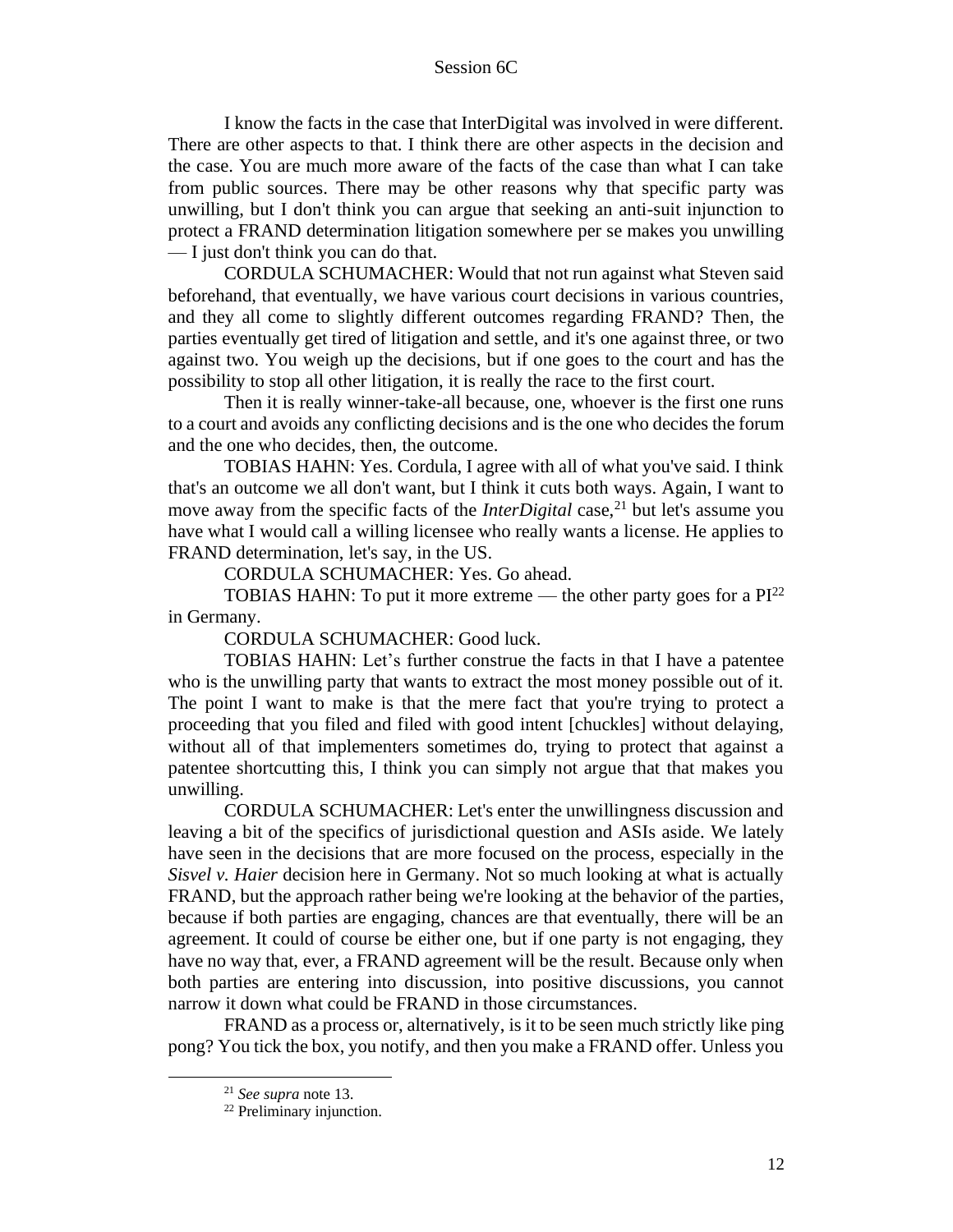haven't done that, the implementer doesn't have to do anything. Rian, the view of the German court, is that also in line with the Dutch courts?

RIAN KALDEN: It depends on which German court you refer to.

CORDULA SCHUMACHER: Well then, first to the Court of Justice, to the highest court, I would say. First refer to it.

RIAN KALDEN: Yes, indeed. The *Sisvel* decision, by the Bundesgerichtshof is very much in line with the decision that we rendered, in the FRAND cases that we delivered, or the other way around, but we are in conformity with each other on how to view the *Huawei-ZTE* decision. Basically, that decision provides for a set of, well, steps that are meant to be guidelines, I think, and so does the Bundesgerichtshof.

Those are steps that will provide a safe harbor. As long as you stick to that, you'll be fine, but it's not as strict as sometimes interpreted. Having said that, I think the willingness is a very important aspect of that whole scheme, because going back to the basics again. The basis is the agreement with ETSI. In that agreement, that was just referred to by AC from SA, it's a third-party beneficiary. The potential licensee has to go forward, and say to the patentee, "I'd like to have a license." He has to show his willingness to actually obtain a license.

Also, the European Commission, they ruled in one of the very first decisions on this that it's not forbidden, it's not prohibited, to actually enforce your standardessential patent. It's only prohibited, it's only abusive, if you do so against a willing licensee. The willingness of a licensee is of paramount importance. It also, I think, balances the interests of the parties because the patentee is in a situation where his patent is out in the open, and may be used even prior to negotiations having started. It is quite right to then also ask of the implementer to actually show and be really willing to enter into negotiations. That's how we viewed it.

CORDULA SCHUMACHER: Okay.

RIAN KALDEN: I think this is how we viewed it, so did the Bundesgerichtshof and so did the UK decision I reckon.

CORDULA SCHUMACHER: Yes. Milan, it's time to get you on board. Maybe we can take you as the expert on how to interpret *Huawei vs. ZTE*, being at the source of it. So question to you. Is the interpretation of the German, Dutch and UK courts and I assume most of the French courts, is that in line with how you would understand *Huawei-ZTE* and the requirement of willingness and the FRAND process?

MILAN KRISTOF: I think a smart answer would be that we have to wait for the *Nokia v Daimler*<sup>23</sup> judgment of the CJEU.

CORDULA SCHMUACHER: But that would be the *Huawei* answer.

MILAN KRISTOF: I think this is something that we will still be talking about in a few conferences. There's no silver bullet and my impression is that what the Court of Justice did in *Huawei* is that it at least tried to come up with some workable solution. This was, as I like to call it, "the FRAND dance." It just provides the framework, and it seems generally to work in practice. I would agree with what Rian said. I would say they are more or less in line with that CJEU judgment. I

<sup>&</sup>lt;sup>23</sup> Case C-182/21, Nokia Tech. Oy v. Daimler AG, 2021 EUR-Lex CELEX LEXIS 3A62021CN0182 (Mar. 23, 2021).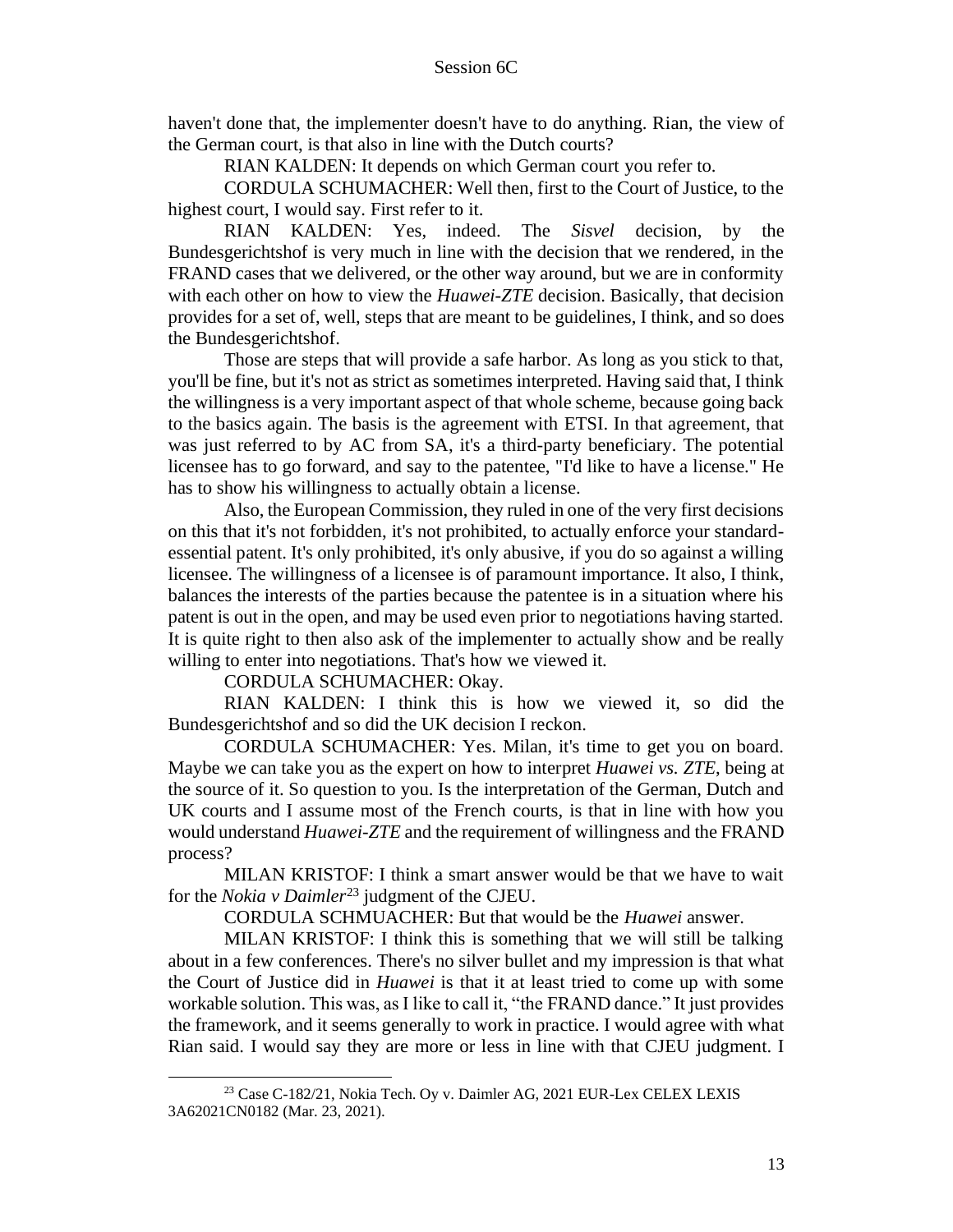think everybody will be watching now what the Court of Justice will say in the *Nokia* reference, because part of it is exactly to clarify and further develop the *Huawei* precedent.

I have to be careful obviously with what I say about it, because it's a pending case and I work at the Court of Justice and could end up dealing with the case…

CORDULA SCHUMACHER: Just tell us your personal opinion.

MILAN KRISTOF: Yes, it's only my personal opinion. I think that's the case you want to watch, and maybe next year we will be able to already discuss some development. Maybe at least the opinion of the advocate general. But also, on the previous issue on the jurisdiction, again, I'm not sure we can find a perfect solution. I know that there have been voices saying that arbitration could be a solution. I admit it may be strange for someone working in a court to argue in favor of arbitration. But I think the standard setting organizations could tell the parties to enter into arbitration. That could at least be one of the solutions. I'm happy to discuss this issue further.

CORDULA SCHUMACHER: I think the *Sisvel v. Haier* decision that has been very clearly developed. At least my understanding that I can see it also in other national decisions is that, in fact, when we're talking about hold out by the implementer and hold up by the patentee, that the risk for hold out is seen much larger than the actual risk of a hold-up by a patentee. The German Court of Justice argues that in a standard essential patent case, the implementer already has full access to the technology, especially because it is a standard. It's an open standard. Everybody can use it, everybody has access, meaning that the implementer per se has no interest in entering into a license agreement, because his situation is only going to get worse because he has to pay for something he has been using for free beforehand.

While the patentee has to give the license anyway and his only interest is to eventually get a license and obviously get a fair license. But in order to get such license fee, he first has to go to Court at considerable costs obviously, and therefore because it might be in the interest of the implementer to drag on, and to delay, and file ASIs, it's the hold out that is the much more critical problem, and therefore the key focus on winning this. Someone has to prove that one is not holding out, but actually is willing. I don't know whether you would, Milan, address whether you would agree with — it's a bit of a competition law analysis of the situation.

MILAN KRISTOF: Yes, our view in Europe or in the view of the Court of Justice and the European Commission, there is clearly a competition law aspect to this. I know that is different to the UK in *Unwired Planet*, which says that under English law it's more of a contract issue. In Europe, your patent is essential, so you have essentially a monopoly (dominant position), and so then you have responsibility not to abuse that position. That's why there is a competition law aspect in Europe, and that's why there is this framework, like in *Huawei-ZTE*. It's that you have to then make sure that you are not abusing your dominant position.

Also, in *Unwired Planet* there is a part in the judgment where the UK court says that it's a global rate, but if then some patents in the portfolio, because they talk about the portfolio, if some patents turn out not to be valid, then obviously the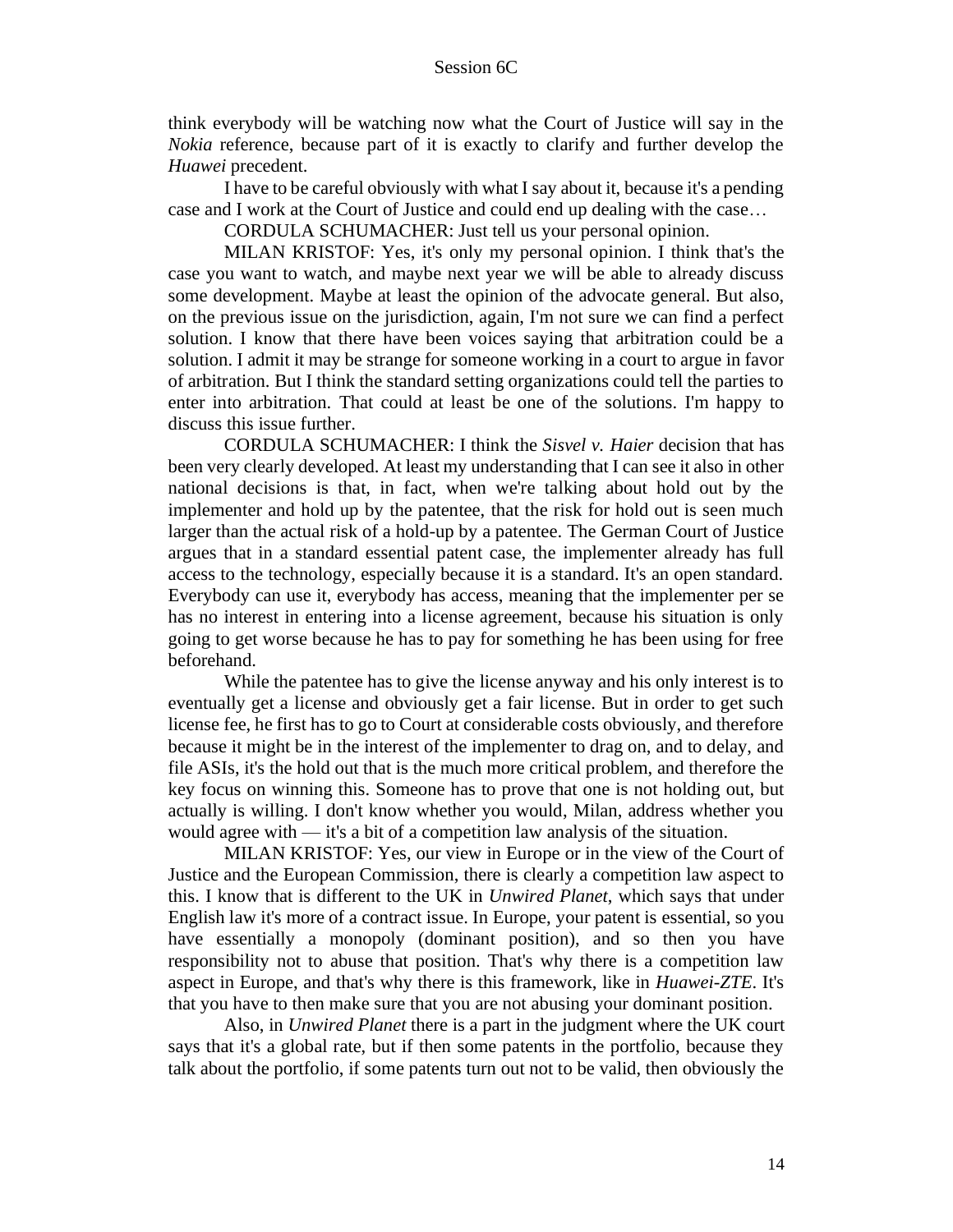court acknowledges that you have a right then to go and litigate that even though you have entered into a standard essential patent.

CORDULA SCHUMACHER: Yes.

MILAN KRISTOF: Furthermore, from the EU side there's clearly a competition law angle, but I know that in the U.S., for example, that at least until recently, that was not really the line. I saw lately, from the FTC, there were also voices saying that the stakeholders shouldn't be abusing market power, so maybe now they will be more in line, the U.S. and European approaches.

CORDULA SCHUMACHER: Tobias, Rian also mentioned when she was asking which German Courts you're referring to? That we have, let's say, deviating approaches. It seems that the Düsseldorf court's unwillingness is basically a question on whether the German Court of Justice got it right. What do you make of this competition between the courts with Germany to be settled by the CJEU?

TOBIAS HAHN: I think there's — When you look at the referral questions, I personally don't think there is such an apparent conflict of the codes. I mean, when you look at the referral questions, they're basically two topics, let's say. One is the licensed to all issue, whether––

CORDULA SCHUMACHER: We'll get to that.

TOBIAS HAHN: Leave that aside. That's a specific fact pattern, but also the Court had referred several questions relating to the dance, as Milan has phrased it, and the way to interpret it is, is it strictly consecutive, is it more flexible, et cetera? I think these questions do need an answer. These questions have not been answered by the Federal Court of Justice either. I think these questions still need to be answered, and not to my understanding, not in direct conflict with the decision of the Federal Court of Justice.

The other topic you had mentioned is the hold up versus the hold out and the focus on the hold out of the Federal Court of Justice by pointing to the fact that different to the usual essential facilities cases in  $\text{SEP}^{24}$  cases, the implementer has already started using and can simply pick up use of the patents. That is, of course, correct and I think that is different to the classic essential facilities cases. Nevertheless, I think to me it was a rather blunt statement from the Court of Justice because it leaves out two things. First of all, the use of the patents is what is intended by standardization. Of course, not without the license. You need a license eventually, but the mere fact that you can pick up implementation, that's the essence of standardization.

The second point there is, of course, while you have the possibility to pick up use immediately without actually obtaining the license, that is true. At least aside the risk that with an injunction coming into place at least in jurisdictions where there is an adjunction available, this right to use will, or this possibility to use I should say, because obviously, you wouldn't have a right at this stage, it will immediately cease. You will have all the sunk costs that you have put into a starting venue.

To me, the focus — what Rian has said is true. We need to talk about willingness and willingness cannot just be, I raise my hand and say, "I want a FRAND license." That cannot be it, but I do think that there are at least these two

<sup>24</sup> Standard-Essential Patent.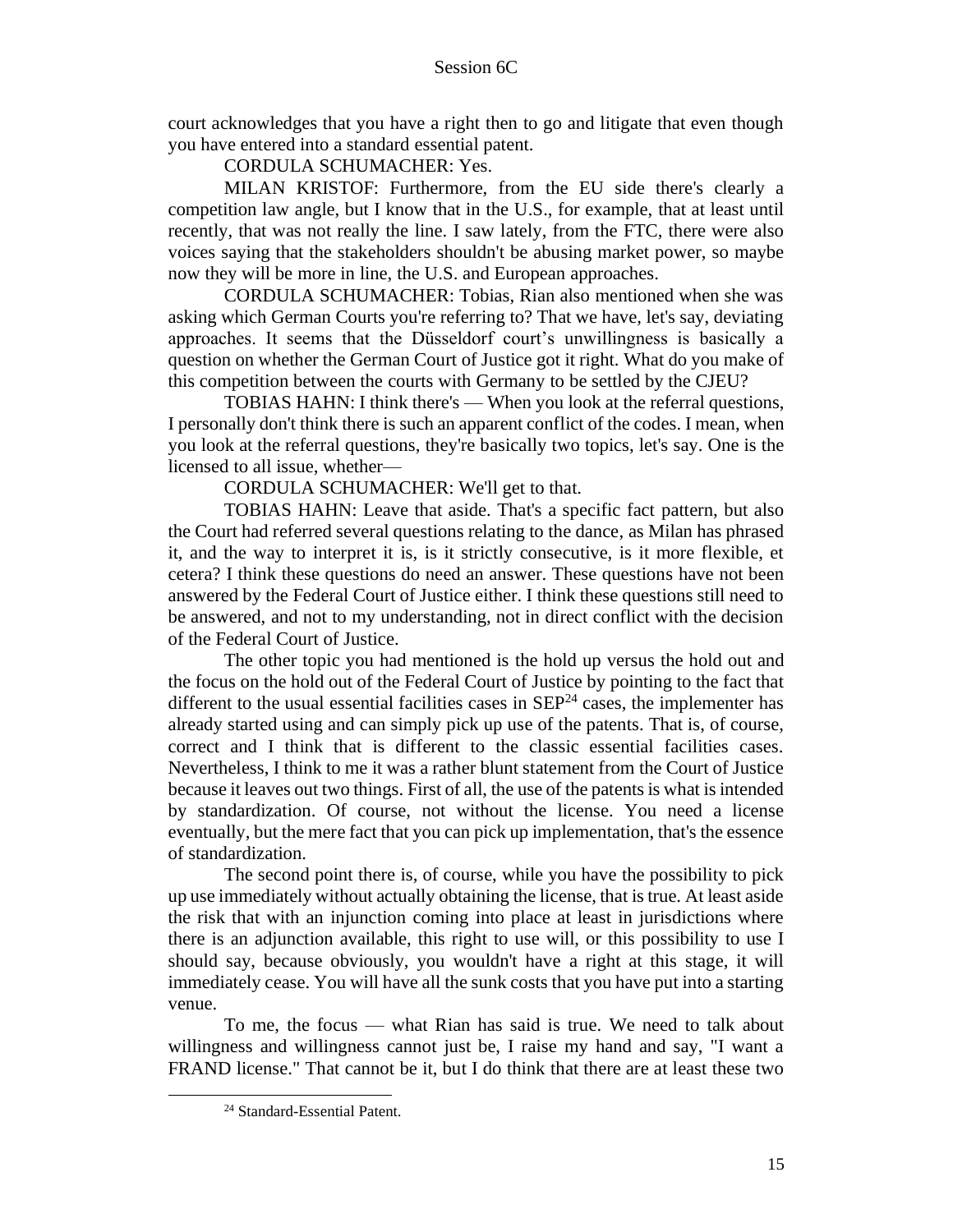considerations that the Court of Justice may, I don't know, but from the judgment may not have fully reflected upon. I see that Rian strongly disagrees.

CORDULA SCHUMACHER: Well, just one point on, of course, the risk of eventually facing an injunction. That risk is, of course, not really threatening because you just accept the FRAND offer. There's never going to be an eventually, the only risk that you — once there is an injunction and enforceable injunction that you just accept the FRAND offer. The risk of the implementer being unwilling until the very last moment seems limited if we agree.

TOBIAS HAHN: If people actually know what a FRAND rate is but—

CORDULA SCHUMACHER: Well, you won't get an injunction unless it is a FRAND offer, or you were explicitly unwilling.

TOBIAS HAHN: That depends on the process, how the injunction litigation is handled.

RIAN KALDEN: Well, I may have misread the federal *Sisvel* decision or maybe translation issues, but as far as I see, the questions referred by their district court were dealt with in that decision to a very large extent. Well, but that's an internal issue. I won't get into that. One of the major questions is, can an implementer make up for unwilling behavior prior to legal proceedings once legal proceedings have already started?

Now I know there are some German Courts that actually think that that's possible, but then my query is, how would you then view the balance between a penalty and an implementer? Because the implementer can just in the negotiation phase land back. Be unwilling as he can be and just wait for the rate to come in, and then all of a sudden become willing. In the meantime, valuable time has passed because the patent may lapse for instance in six months or so. How do you view the balance of interests if that will be possible?

CORDULA SCHUMACHER: I guess the time aspect is a crucial one that we always have to keep in mind. We are negotiating, we are discussing negotiations in a framework where the rights of the patent are expiring. Someone who's actually willing to put things on a legal basis, I would think has to act accordingly quickly. I personally would say that you can make up for it if you actually really make up for it and take a big leap eventually.

Maybe turning to the French sides, Anne-Charlotte and David, how would you think the French courts are approaching FRAND of the process and a focus on willingness? Go ahead, Anne-Charlotte, or AC, or David, whoever.

DAVID POR: Anne-Charlotte left me that one because I'm afraid we don't have much to say on it. The French court said, "Yes, we're happy to do it and we're going to do it and we have jurisdiction to do it." Then this unfortunate thing happened which is called a settlement, and we were left with that as a decision. I think the response is I don't know. Anne-Charlotte, please feel free to disagree.

ANNE-CHARLOTTE LE BIHAN: I don't know either.

CORDULA SCHUMACHER: Thank you. I'm seeing a question from Frank-Erich Hufnagel my former boss, and hopefully, he's not mad at me for changing to the dark side. Do you want to come onto the panel and ask your questions yourself directly? There he is.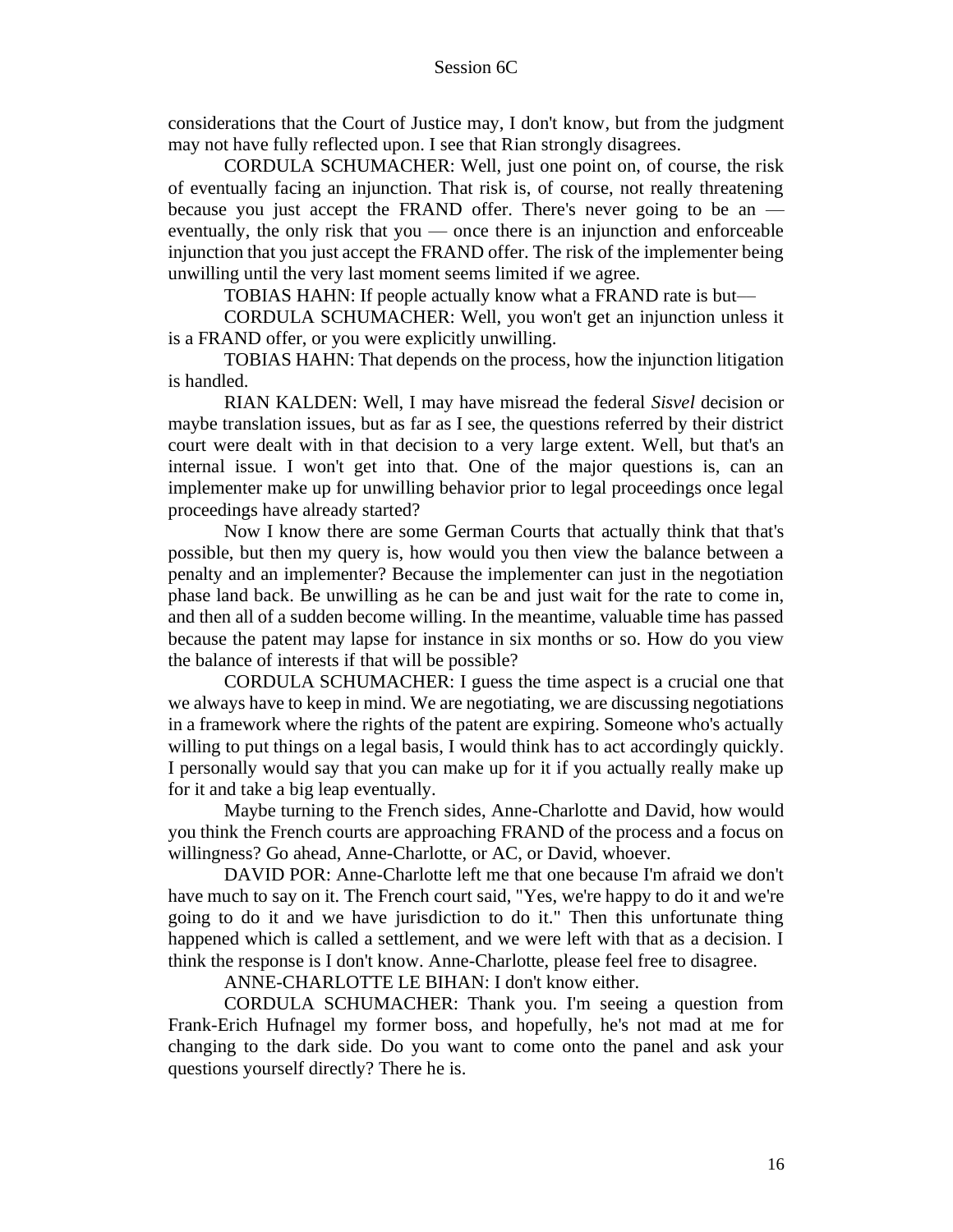FRANK-ERICH HUFNAGEL: I'm really a bit sorry that you've moved to the dark side, but well, there you are. That's fine, that's crossroads anyway. I've just actually two questions that are linked together. One is a bit prompted by your remark a minute ago. The question of what does willingness to take a license actually mean? Is that a one-way concept, and does it mean that the implementer has to swallow the royalty rates that the SEP owner demands whatever they are without asking, without questioning them, without even starting to negotiate them?

Secondly, what happens if both parties cannot agree on the rates? Is it not abusive by the patent owner in such circumstances to refuse to subject to a regular court determination, binding determination of the royalty rate if the implementer offers such a binding determination? That's the old Orange Book concept of the Federal Supreme Court in Germany. Thank you.

CORDULA SCHUMACHER: Thank you, Frank-Erich. I guess number two, it's the question of timing but Rian, I see you are happy to reply.

RIAN KALDEN: Oh, yes. First of all, willingness, of course, is just following the rate that's proposed. I think what is required is a position in which you will enter into good faith negotiations. Everybody has a grasp of what that means, and it doesn't mean that you can just remain silent for six months after you've been notified. That's not a willingness in my view anyway.

Also, dragging on negotiations, requesting information all the time, avoiding any commercial discussions–– all of that will be taken into account when viewing if the implementer is actually a willing party. It's not swallowing whatever is proposed, but notably the willingness comes prior to the offer according to *Huawei v. ZTE.* Also, in that sense that's not what it means.

On the second note I wouldn't  $\overline{a}$  and  $\overline{b}$  and  $\overline{c}$  and  $\overline{c}$  and  $\overline{c}$  are question because an implementer I think can always go to a competent court and ask the court to set the rate. There's not much the SEP holder can do about it. As long as it is a willing implementer, he cannot obtain an injunction either on the *Huawei v. ZTE* decision. A more interesting question would be if the implementer or the other way around the SEP owner would propose to the other side to enter into arbitration, to get it settled, whether that's—

CORDULA SCHUMACHER: I guess it's where we kind of started, willingness to arbitrate, or you can of course choose arbitration, or say let's choose an appropriate court to set the rate. Here again, I suppose it's a question of the circumstances, when does that come? Does it come at the very last moment when the injunction is threatening and I wanted to prove that I'm willing just before I'm losing my sales, or do I do it in the beginning of the process, when not much time has passed and actually it's something that still advances the matter, or is it something that would stop the matter, stop all injunctions, stop all litigation and initiate new proceedings again, and direct things on?

I guess as always, questionable circumstances. I don't know. Does anybody else have comments on that point? Milan.

MILAN KRISTOF: Yes, if I'm not mistaken, Justice Birss says in his judgment in *Unwired Planet* that basically both parties are willing if they are ready to accept the global rate. This may be an interesting angle. I wanted to refer you to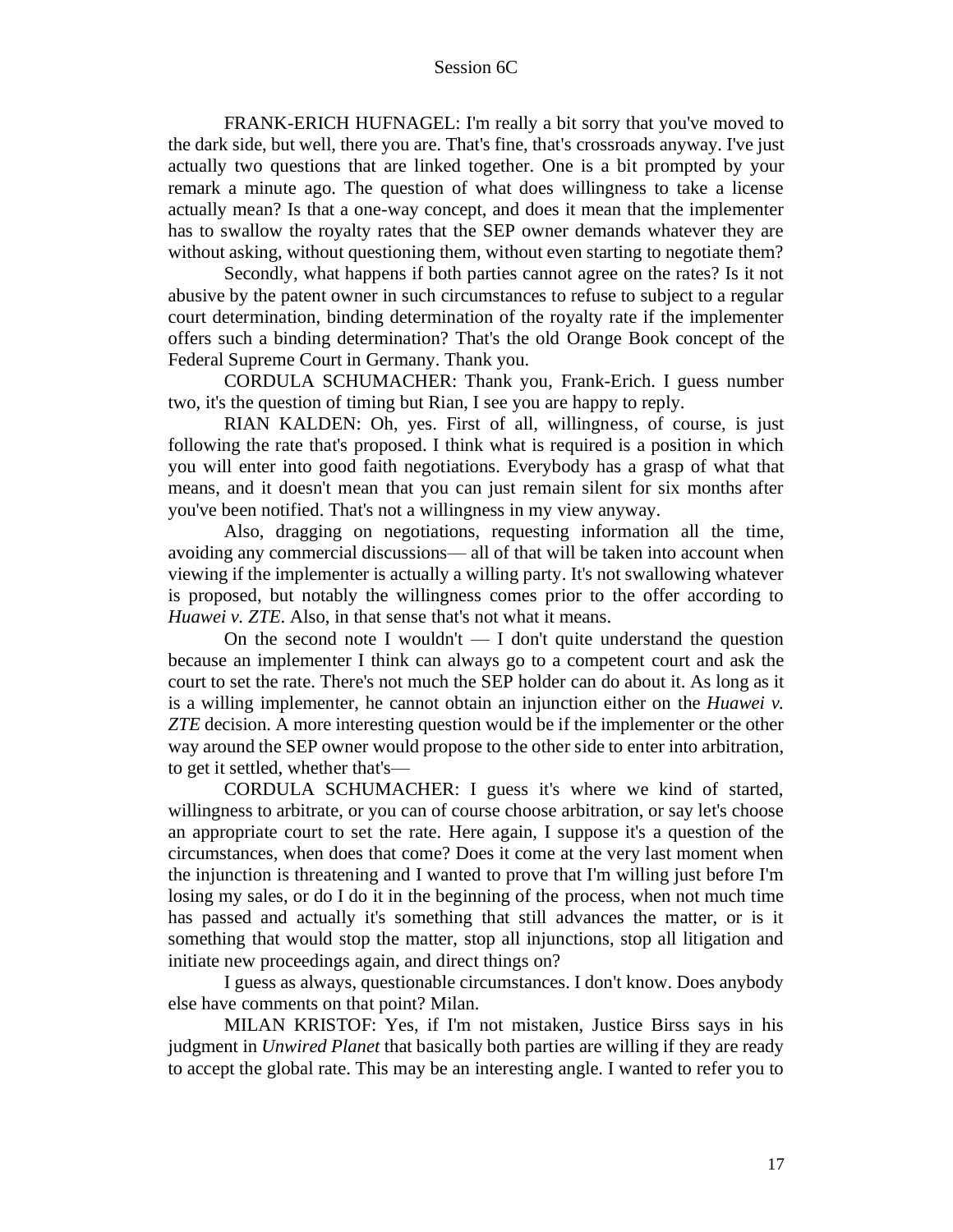the European Commission *Motorola* decision<sup>25</sup> from 2014, which was before the *Huawei-ZTE* judgment. It's interesting because in the *Motorola* Commission decision from 2014, they said that there was a willing licensee, and this was because Apple agreed to have the royalty rate set by the German court. And the Commission also says then an implementer is not unwilling if it wishes to challenge the validity, infringement or essentiality of patents.

STEVE AKERLEY: I think there's also a practical reality here and this relates to what makes it a willing licensee. Do they have to just accept the rates that are given to them? I think the obvious answer is, "No." I also think that in the real world, it's hard to imagine a licensor of a significant SEP portfolio not engaging in some back and forth. I don't think it's a realistic proposition to suggest that anybody is going and saying, "Here's my rate. We're not even going to talk about it and we're going to file a lawsuit," because that doesn't make any business sense at all.

There are clearly circumstances where negotiations can take time, in complicated cases that's true too. The important aspect of what the German courts have done specifically. And Cordula, you asked about non-U.S. jurisdictions. I don't think there is a hard — in the US, no court that I'm aware of has applied a staged requirement, like was described in some of the German decisions. The reality is that viewing the ETSI requirement as a bilateral agreement that requires a willingness on both sides is the important part of these decisions.

CORDULA SCHUMACHER: Steven, as you noted you're licensing in and licensing out so to say on both sides. When you are licensing out, what qualifies a willing licensee from your perspective?

STEVEN GEISZLER: It's funny. I agree, probably 50% with Steve. I think that in most cases you do have professionals on both sides. If you're talking about the larger companies, the larger portfolio holders, you do try to have some back and forth, meaningful substantive response from the licensee. There are cases, there's no question. There are cases where you have just a blatant holdout, a licensee who just is not going to give a substantive response. Maybe they'll be on the phone with you, but they're not going to respond.

I don't think they necessarily have to have a counteroffer rate immediately, but particularly if it's a sophisticated company there is some expectation that they're going to engage in a meaningful discussion about numbers and work if there are concerns. Milan was talking about the *Motorola* case from years back. If there are concerns about the quality of the patents and validity. Those types of meaningful discussions, because again, we're talking about patent portfolios, we're talking about patents, not just contracts. I don't think we should ever completely lose track or lose sight of the underlying patents. That's a legitimate pushback by a licensee.

As I can see and have certainly seen – and this is more wearing the licensor hat – I've seen instances where licensees just don't want to talk at all, not in a meaningful way. The problem though, and more specifically addressing your question, Cordula is the *Huawei-ZTE* dance, so many people call it, even though it doesn't control in the United States, it is well respected. As Rian was talking about, the reality is, most conversations are global in nature. The effect of *Huawei-ZTE* is that it has just globally affected the interactions of people or parties.

<sup>&</sup>lt;sup>25</sup> Commission Decision of 29.04.2014, Case AT.39985 (C(2014) 2892 final).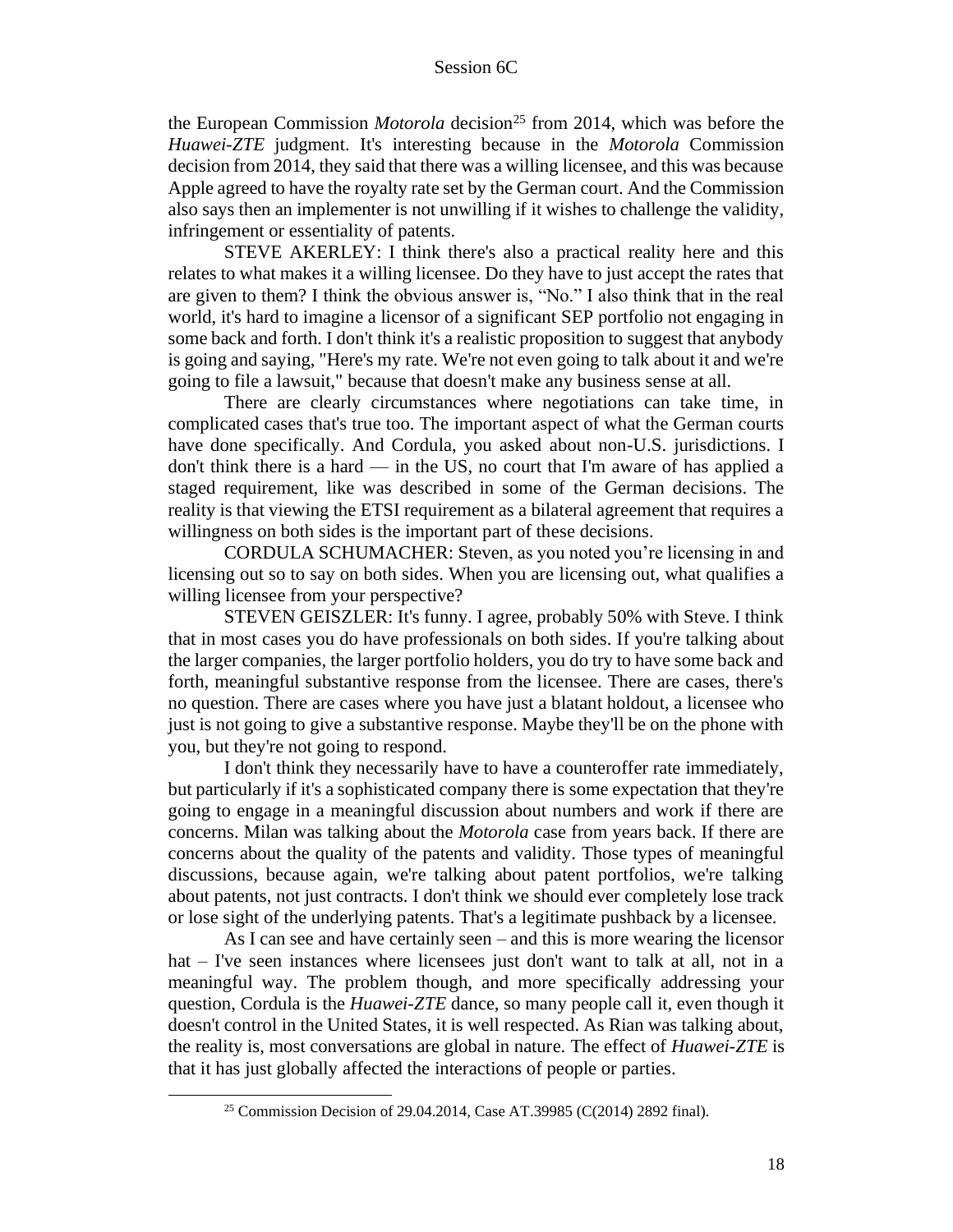My concern is, over time, as more cases are decided and we start accumulating more and more, and we start fleshing it out more and more, I'm hoping that the dance does not become too rigid. Because in reality, there are all sorts of unforeseen circumstances that a very rigid, very narrow choreograph may not allow for, but still are legitimate circumstances.

The other concern I have, because we keep on talking about the willing licensees, and I understand there's some academic literature out there saying that hold up is not nearly as prevalent a threat as hold out. I understand that. We shouldn't say that there's never a hold up. If nothing else, I've met some patent plaintiffs who are very adamant about their position and very slow, if ever willing to budge.

The point is, the moment that we say that, "Hey, we don't need to worry about hold up," that would be akin to— This is not a great analogy, but let's just say that a court stated as a matter of policy that "Steven Geiszler is always an honest person; Steven Geiszler would never steal." Well, if I had a court rule that, then tomorrow I may quit my job and become a bank robber because I know the court has said that I will never be found to be a thief. We do need to make sure that we're looking at the behavior of both parties.

To Americanize it, we are seeing more and more the jury verdict form because now for the *Ericsson v. TCL* case,<sup>26</sup> the Federal Circuit has talked about FRAND determinations being made by the jury, not the judge. You do see in verdict forms the questions asked to the American juries, "Did you find that this party acted in good faith in negotiation?" You ask the same question about the other side. The juries are asked to look at the overall conduct of both sides. I think that's important.

I just don't want to focus only on licensees, but again like I said, in fairness to Steve, yes, there are many instances where you will find licensees who just will not promptly give any kind of substantive response. It just forces the hand of the licensor.

CORDULA SCHUMACHER: It takes two to tango.

STEVEN GEISZLER: Yes.

STEVE AKERLEY: Cordula, I'm very happy to say that I agree with more than 50% of what Steven just said.

CORDULA SCHUMACHER: That's lovely. Although we want to have a discussion, we all don't want agreement here. We have six minutes remaining. I do want to get to the second part of the CJEU referral, i.e. the licensing level. Of course, everybody's very interested to hear Milan's position and opinion, and thoughts on that as far as you can give them. You're on mute.

MILAN KRISTOF: I'm having some technical issues, so if you could repeat the question.

CORULA SCHUMACHER: I'm referring to the first part of the CJEU referral by the Düsseldorf court where it is about the licensing level. In the specific situation, Nokia suing Daimler and Daimler just assuming for a moment, doesn't want to take its own license. The facts are slightly different, but one thing that Nokia

<sup>26</sup> Ericsson Inc. v. TCL Commc'n Tech. Holdings Ltd., 955 F.3d 1317 (Fed. Cir. 2020), *cert. denied sub nom.* Ericsson Inc. v. TCL Commc'n, No. 20-1130, 2021 WL 1951814 (U.S. May 17, 2021).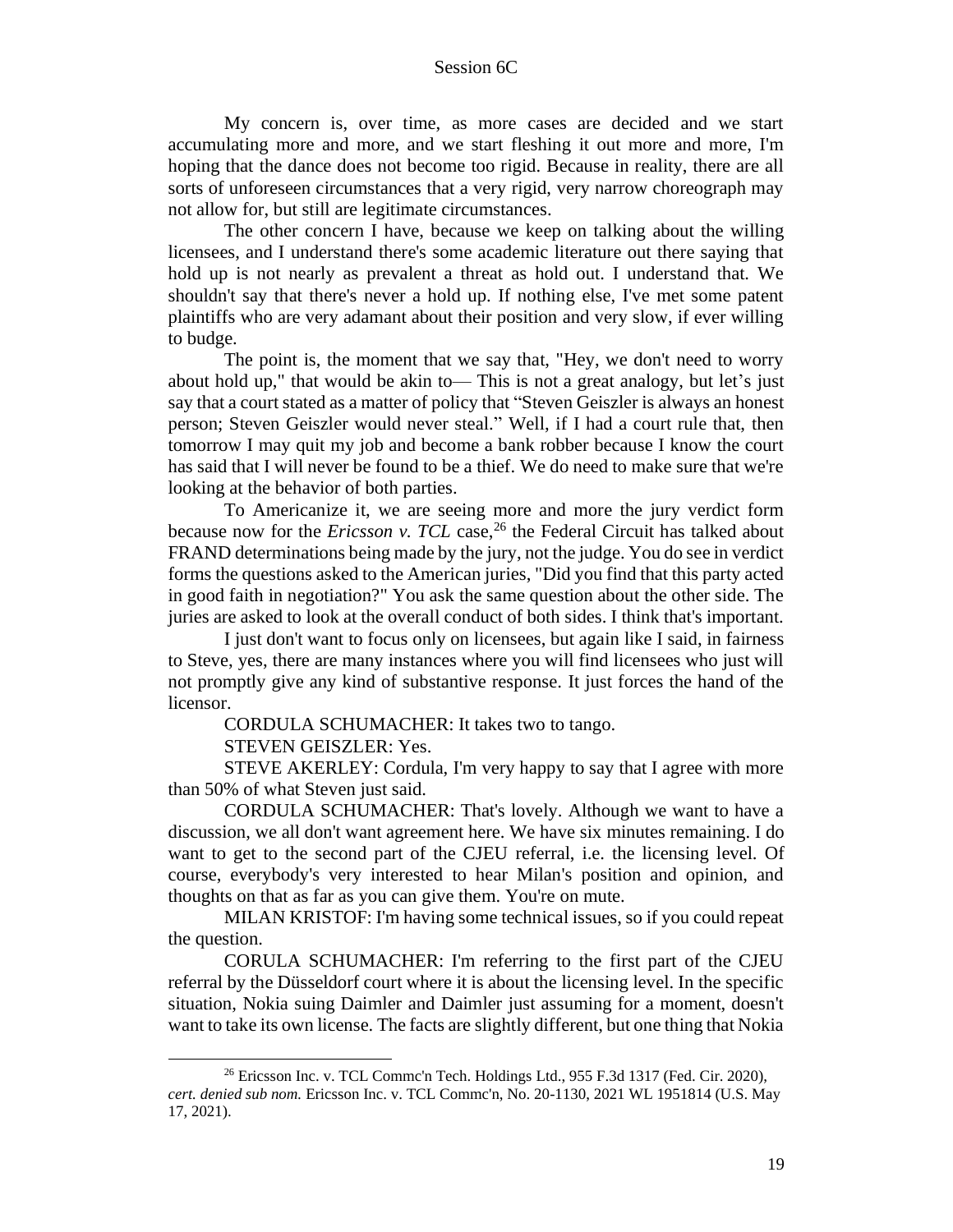licenses the suppliers and not the tier-one suppliers because they got an offer, but the tier two suppliers. That's, of course, an interesting question. I don't know whether you already have any views on that. I might let everybody know that we know the docket number already for that case. It's CJEU case number C-182/21. We will see when we hear on that.

MILAN KRISTOF: In my personal view, the issue is that whether there is a duty to license at any level or at all levels, where we have somebody that is asking to license. This is interesting because the German court is also saying that the fact that there are certain practices in this business – we are talking about the automotive industry – carmakers are arguing that they do not want to be held liable for lawsuits by patent holders. Then Nokia should license with respect to the automotive modules for communication directly from the suppliers rather than the carmaker. They say, "No, this has been the standard practice in this business."

Daimler says that they would like to buy components for their cars from parties which ensure that all IPR is indemnified. Daimler doesn't want to have liability for infringement. This is so important because it's not only about cars, it's about the Internet of Things.<sup>27</sup> With 5G arriving this is going to be very important when you talk about smart phones and  $-$  I'm getting a bit hungry here  $-e.g.$  smart fridges.

What is interesting is that Daimler has already lost some injunctions in Germany. I don't know how the CJEU will decide. I think that we will all have to wait and see. I don't want to talk about it too much because I may end up being involved directly in the case. The issue will be whether asset holders like Qualcomm or Nokia, whether they can license their patents only at the end-product level, like the car manufacturer, or whether they can do it directly at the supplier level.

CORDULA SCHUMACHER: Whether the access given through exhaustion and have made rights access sufficient or do you need a license agreement. They're academically extremely interesting questions, but isn't it all just about the price? In the end, it's all about the money, isn't it? One side wanting the license rates to be determined on the basis of the end product, on the benefits of communication realized at the end product level, and the other side wants to base the license rate on the hardware price of a component.

Obviously, in a way that the results are different, but the license rate is higher on the one side, and the license rate is lower at the other side. It seems that this all is, the legal discussion is a pretext on the price.

MILAN KRISTOF: Is that a question for me still or—

CORDULA SCHUMACHER: To anybody else. I don't know whether anybody else wants to reply.

STEVE AKERLEY: I think that's a fair observation, but I think it's the present European equivalent of the smallest saleable patent unit. That was

<sup>&</sup>lt;sup>27</sup> "The [Internet of Things] is a giant network of connected things and people – all of which collect and share data about the way the are used and about the environment around them." Jen Clark, *What is the Internet of Things (IoT)?*, IBM (Nov. 17, 2016),

https://www.ibm.com/blogs/internet-of-things/what-is-the-iot/.